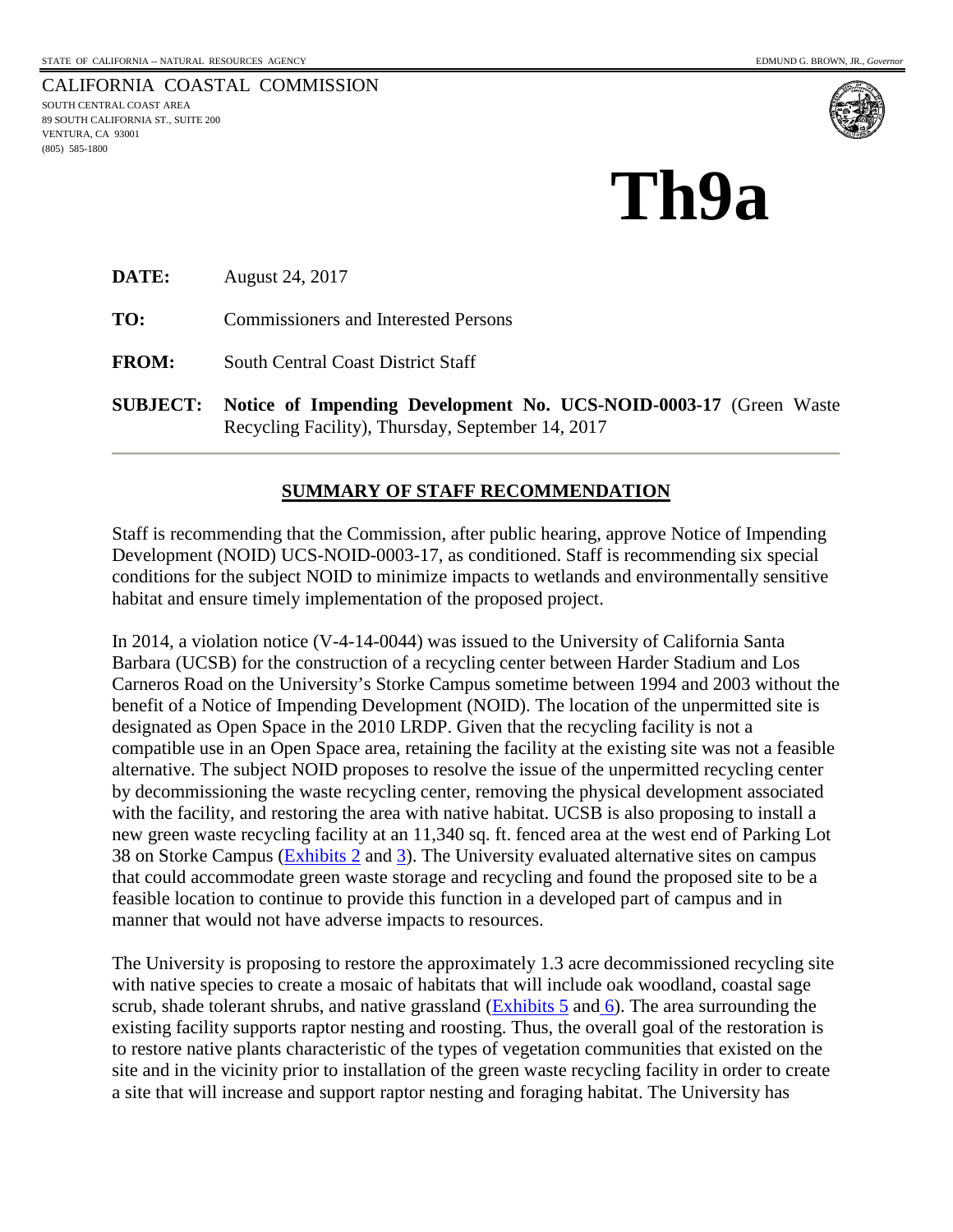submitted a restoration plan, but the submitted plan includes oak trees to be planted as mitigation for NOID No. UCS-NOID-0004-16. Since the existing green waste facility is a violation, the restoration of the site is required to resolve the violation itself. No additional credit can be applied as mitigation for other campus projects. Therefore, [Special Condition One \(1\)](#page-5-0) requires UCSB to submit a final restoration and monitoring plan for the decommissioned facility site within 30 days of NOID approval that removes all reference to mitigation trees. Additionally, to ensure that the existing facility is removed and the site restored in a timely manner and the unpermitted development component of this NOID is resolved in a timely manner, [Special](#page-7-0)  [Condition Five \(5\)](#page-7-0) requires removal of the unpermitted development and restoration implementation within 180 days of NOID approval and [Special Condition Six \(6\)](#page-7-1) requires the University of fulfill all of the Special Conditions of this NOID within 180 days of Commission action.

At the proposed new green waste recycling site, mulch generated from landscaping work on campus would be stored and reused for campus landscaping and restoration projects and excess mulch would be collected by Marborg Inc. for recycling. While the current green waste facility has also been used for stockpiling and recycling construction and demolition debris in addition to green waste, the new facility will not include storage or stockpiling of construction or other similar materials or debris. Best Management Practices are proposed to prevent mulch and other green waste from migrating off the site and into the adjacent wetlands and open space area. To ensure that the proposed project does not adversely impact coastal waters, [Special Condition](#page-6-0)  [Two \(2\)](#page-6-0) details the BMPs that are required to be implemented. Additionally, the University is not proposing to install lighting at the facility; however, the proposed site is adjacent to the San Clemente Wetlands and lighting the facility may cause adverse impacts to the adjacent wetlands and environmentally sensitive habitat. Therefore, to ensure that lighting is not installed in the future, [Special Condition Four \(4\)](#page-7-2) prohibits all permanent and temporary lighting of the site.

Campus vehicles and Marborg trucks currently access the existing green waste recycling facility via the dirt road north of Parking Lot 38. Policy LU-28 requires that UCSB restrict use of the road to bicycle and pedestrian users concurrent with the phasing out of vehicles on the portion of the road between the west end of Parking Lot 38 and Los Carneros Road with the exception of vehicles requiring access during an emergency. However, the road has remained open to vehicular use due to the continued use of the existing green waste recycling facility. Once the green waste facility is moved to Parking Lot 38, trucks and other vehicles will no longer be able to use the road, and use of the dirt road will only be allowed for pedestrian and bicycle use. Vehicles accessing the proposed new green waste recycling facility would enter the site through the parking lot [\(Exhibit 4\)](https://documents.coastal.ca.gov/reports/2017/9/Th9a/Th9a-9-2017-exhibits.pdf). To keep vehicles from accessing the road, [Special Condition Three](#page-6-1)  [\(3\)](#page-6-1) requires signage and bollards or other barrier designed to allow emergency vehicles access during response to an emergency to be installed at the east end of the dirt road.

The standard of review for the subject NOID is consistency with the policies of the certified LRDP. Staff recommends that the Commission determine that NOID No. UCS-NOID-0003-17, subject to six special conditions, is consistent with the certified LRDP. The Motion and Resolution for the staff recommendation can be found on Page 5 of this staff report.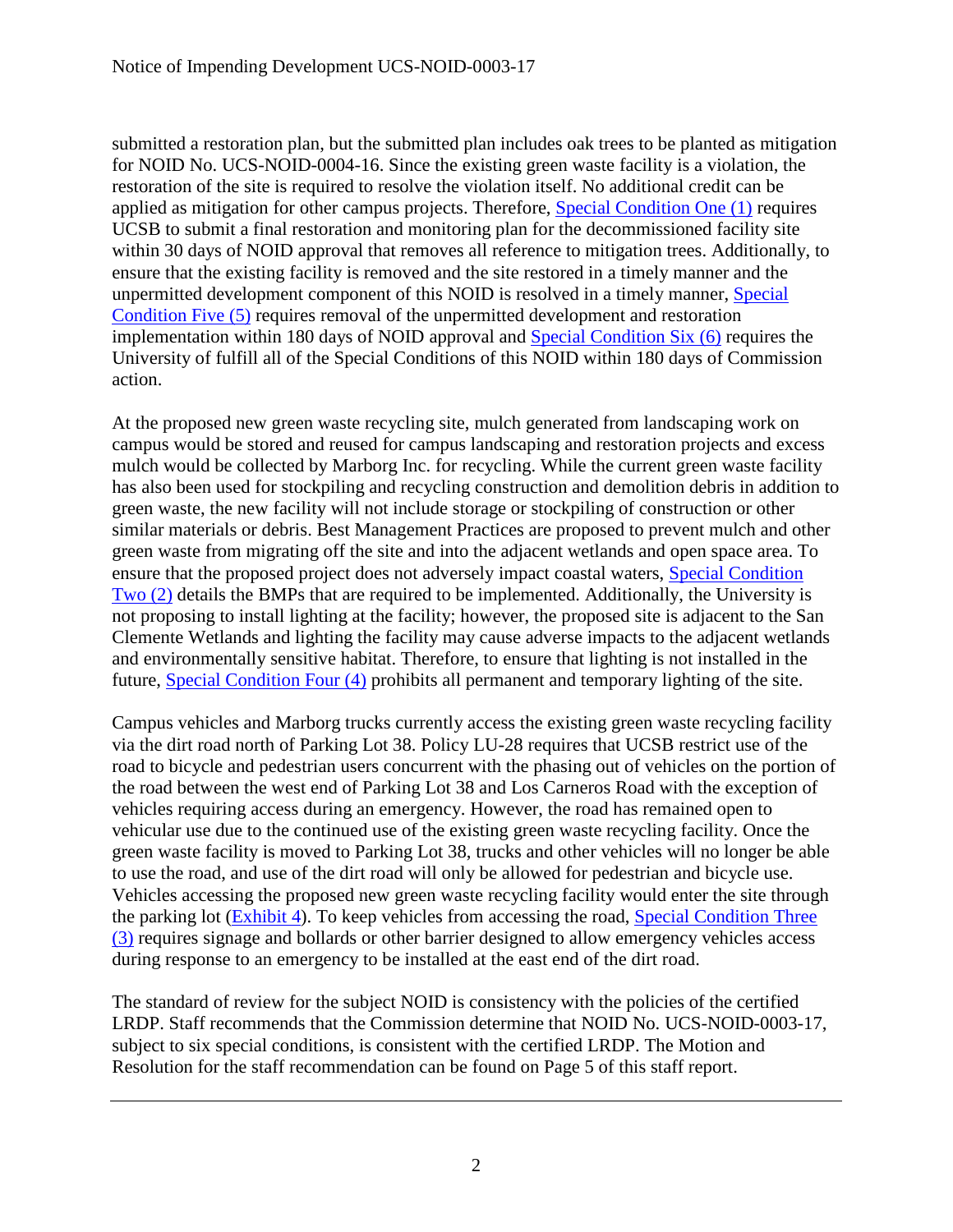**Additional Information**: For further information, please contact Michelle Wagner at the South Central Coast District Office of the Coastal Commission at (805) 585-1800. The UCSB Notice of Impending Development No. UCS-NOID-0003-17 is available for review at the Ventura Office of the Coastal Commission.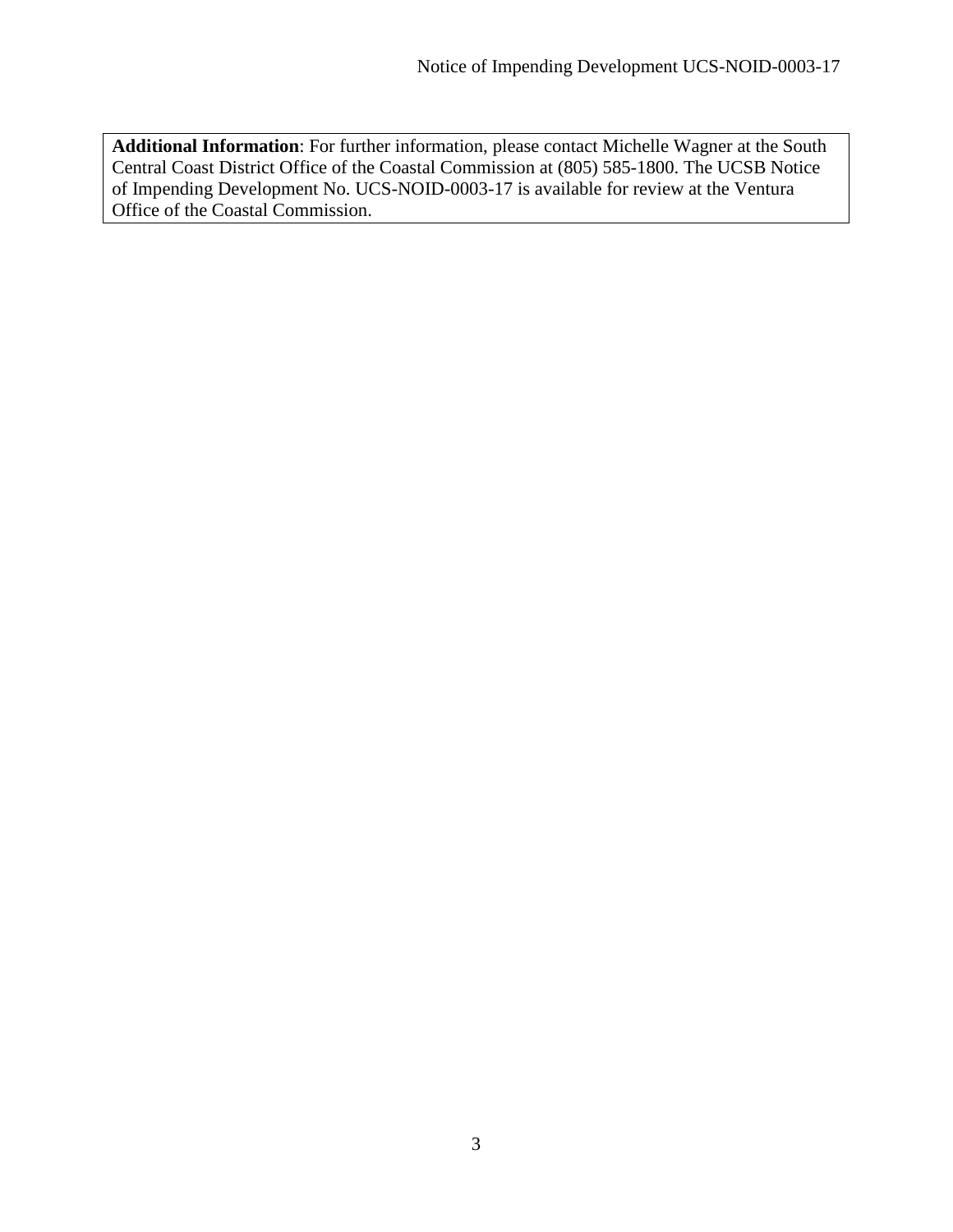# **TABLE OF CONTENTS**

| 1.<br>2.<br>3.<br>4.<br>5.<br>6. | Lighting<br>Removal of Unpermitted Development and Restoration Implementation              |  |
|----------------------------------|--------------------------------------------------------------------------------------------|--|
|                                  | IV. FINDINGS FOR THE APPROVAL OF THE COASTAL<br>DEVELOPMENT PERMIT AND NOTICE OF IMPENDING |  |
|                                  |                                                                                            |  |
| $\mathsf{A}$ .                   |                                                                                            |  |
| <b>B.</b><br>1.                  |                                                                                            |  |
| 2.                               |                                                                                            |  |
| 3.                               |                                                                                            |  |
| 4.                               |                                                                                            |  |
| 5.<br>6.                         |                                                                                            |  |

# **APPENDICES**

[APPENDIX A: SUBSTANTIVE FILE DOCUMENTS](#page-22-0)

# **EXHIBITS**

[Exhibit 1 – Vicinity Map](https://documents.coastal.ca.gov/reports/2017/9/Th9a/Th9a-9-2017-exhibits.pdf)

[Exhibit 2 – Unpermitted and Proposed Green Waste Recycling Facility Sites Aerial](https://documents.coastal.ca.gov/reports/2017/9/Th9a/Th9a-9-2017-exhibits.pdf)

[Exhibit 3 – Proposed Green Waste Recycling Facility Site Plan](https://documents.coastal.ca.gov/reports/2017/9/Th9a/Th9a-9-2017-exhibits.pdf)

[Exhibit 4 – Access Route Plan](https://documents.coastal.ca.gov/reports/2017/9/Th9a/Th9a-9-2017-exhibits.pdf)

[Exhibit 5 – Restoration Site Boundary](https://documents.coastal.ca.gov/reports/2017/9/Th9a/Th9a-9-2017-exhibits.pdf) 

[Exhibit 6 – Restoration Planting Plan](https://documents.coastal.ca.gov/reports/2017/9/Th9a/Th9a-9-2017-exhibits.pdf)

[Exhibit 7 – Restoration Projects Map](https://documents.coastal.ca.gov/reports/2017/9/Th9a/Th9a-9-2017-exhibits.pdf)

[Exhibit 8 – Raptor Nests](https://documents.coastal.ca.gov/reports/2017/9/Th9a/Th9a-9-2017-exhibits.pdf) Map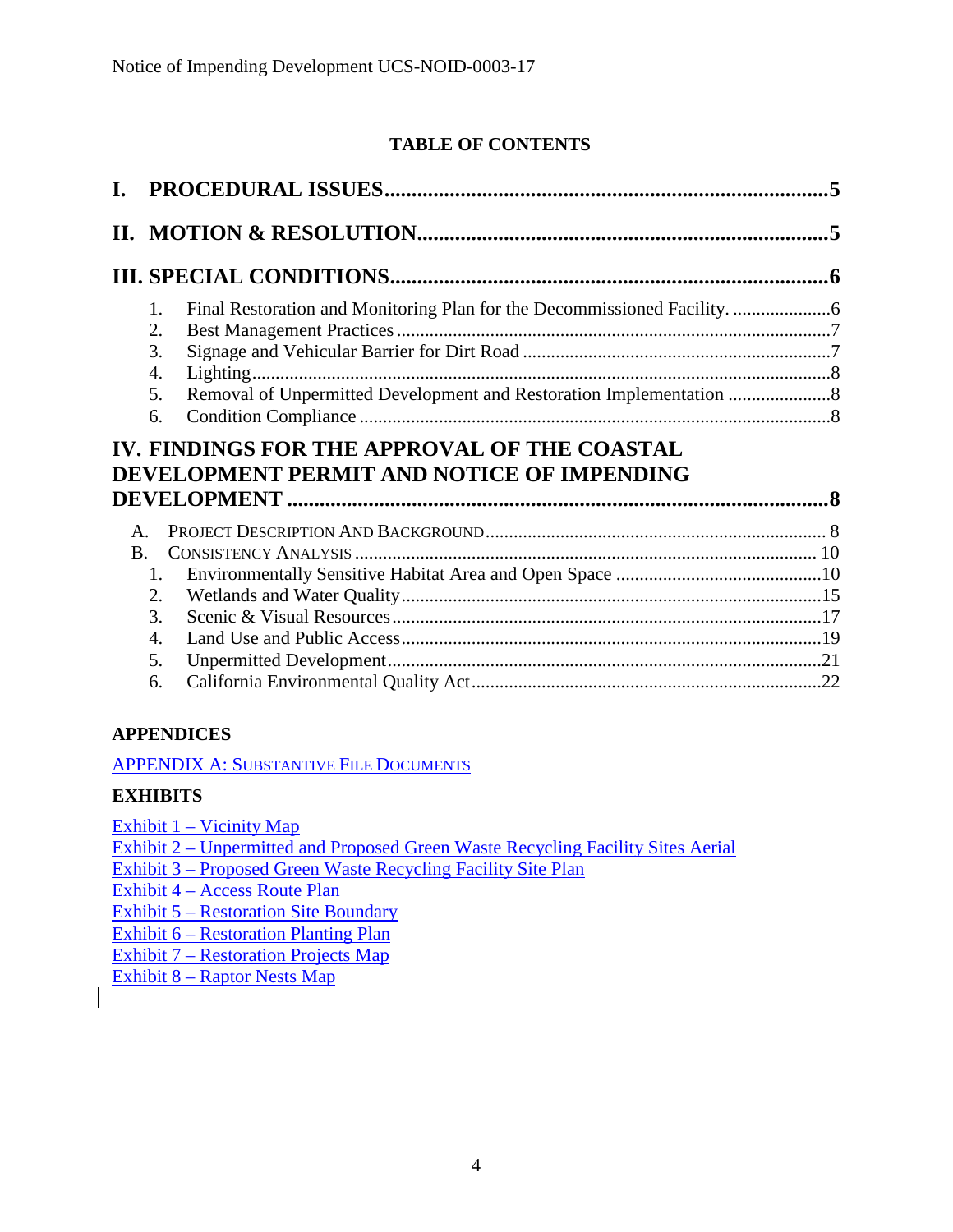# <span id="page-4-0"></span>**I. PROCEDURAL ISSUES**

Section 30606 of the Coastal Act and Title 14, Sections 13547 through 13550 of the California Code of Regulations govern the Coastal Commission's review of specific development projects proposed to be undertaken pursuant to a certified Long Range Development Plan (LRDP). Section 13549(b) requires the Executive Director or his designee to review the notice of impending development (or development announcement) within ten days of receipt and determine whether it provides sufficient information to determine if the proposed development is consistent with the certified LRDP. The notice is deemed filed when all necessary supporting information has been received.

Pursuant to Section 13550(b) of the regulations, within thirty days of filing the notice of impending development, the Executive Director is to report to the Commission on the nature of the development and make a recommendation regarding the consistency of the proposed development within the certified LRDP. After a public hearing, by a majority of its members present, the Commission determines whether the development is consistent with the certified LRDP and whether conditions are required to bring the development into conformance with the LRDP. No construction shall commence until after the Commission votes to impose any condition(s) necessary to render the proposed development consistent with the certified LRDP.

# <span id="page-4-1"></span>**II. MOTION & RESOLUTION**

The staff recommends that the Commission adopt the following resolutions:

# **Motion I:**

*I move that the Commission determine that the development described in the Notice of Impending Development UCS-NOID-0003-17 (Green Waste Recycling Facility), as conditioned, is consistent with the certified University of California at Santa Barbara Long Range Development Plan.* 

Staff recommends a **YES** vote. Passage of this motion will result in a determination that the development described in the Notice of Impending Development UCS-NOID-0003-17 as conditioned, is consistent with the certified University of California at Santa Barbara Long Range Development Plan, and adoption of the following resolution and findings. The motion passes only by affirmative vote of a majority of the Commissioners present.

# **Resolution I:**

*The Commission hereby determines that the development described in the Notice of Impending Development UCS-NOID-0003-17, as conditioned, is consistent with the certified University of California at Santa Barbara Long Range Development Plan for the reasons discussed in the findings herein.*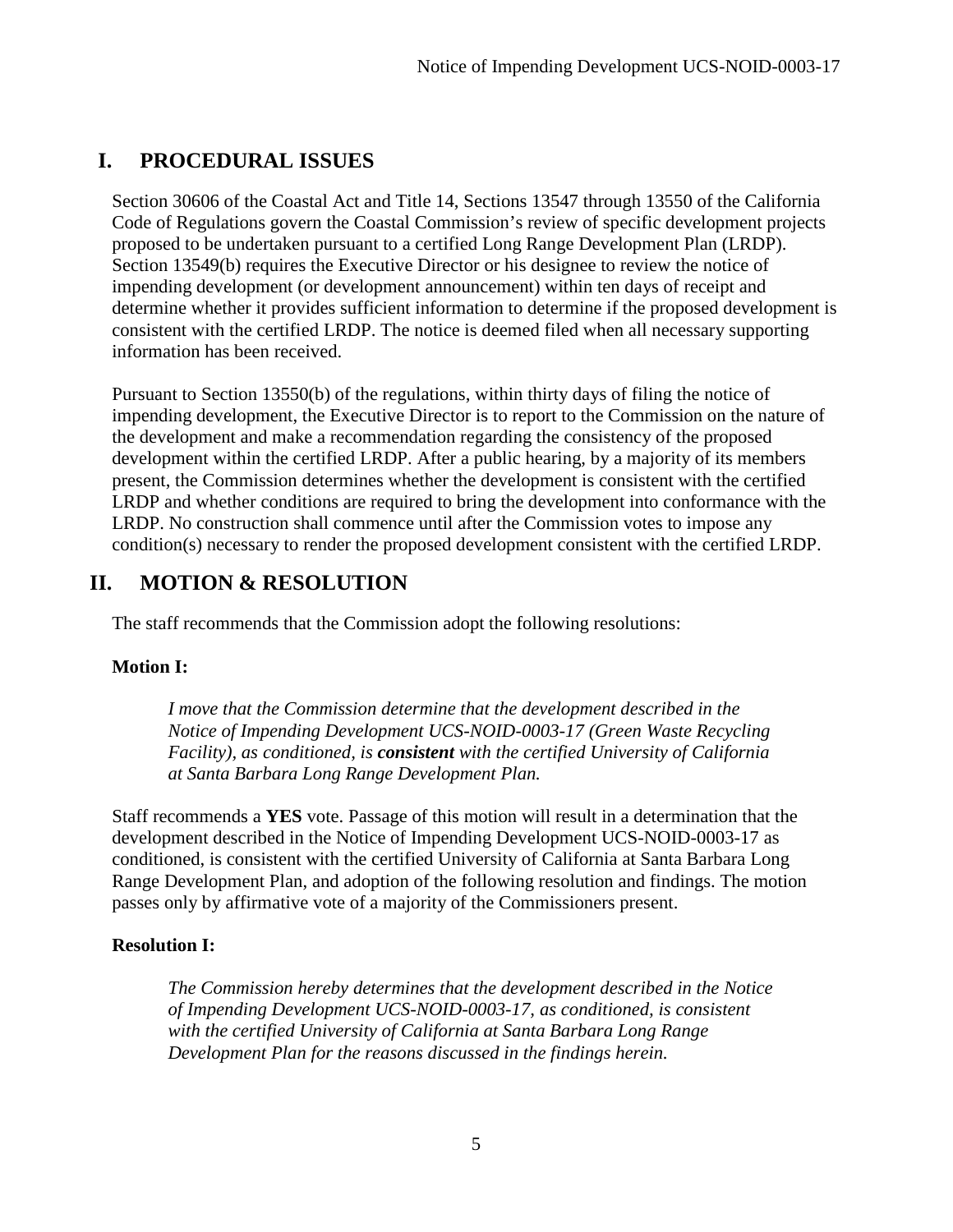# <span id="page-5-1"></span>**III. SPECIAL CONDITIONS**

# <span id="page-5-0"></span>**1. Final Restoration and Monitoring Plan for the Decommissioned Facility.**

Within 30 days of approval of the subject NOID, the University shall submit a final restoration and monitoring plan for the decommissioned facility that removes all references to mitigation trees for UCS-NOID-0004-16 and is consistent with the following requirements:

- a) Sixty (60) coast live oak (*Quercus agrifolia*) trees shall be planted. The coast live oaks shall be grown from seeds collected in the area. Twelve hundred (1,200) seedlings of native coastal sage scrub species shall be planted. Eight thousand (8,000) native grass and herb seedlings shall be planted. Nine hundred (900) native shade tolerant larger shrub species shall be planted.
- b) The restoration site shall be weeded and maintained in order to ensure success. The following success criteria shall be used: a maximum of 25% cover for annual non-native grasses; establishment of 40 oak trees at the end of three years, and a minimum of 80% cover for all shrub species.
- c) Shrub species shall be irrigated for two years. Oak trees shall be irrigated for five years to encourage rapid growth.
- d) The site shall be monitored on a quarterly basis for the first two years and then annually for five years. Monitoring of the sites shall include plant survivorship, inspection of the irrigation system, disturbance by humans, herbivory, and wildlife observations or signs of wildlife using the sites. Photo points shall be established and the site shall be photographed from these points during the monitoring events.

Annual reports of monitoring results shall be submitted to the Executive Director for review for the duration of the required monitoring period. Each report shall be cumulative and shall summarize all previous results. Each report shall document the condition of the restoration with photographs taken during monitoring. Each report shall also include a "Performance Evaluation" section where information and results from the monitoring program are used to evaluate the status of the restoration project in relation to the interim performance standards and final success criteria. The final monitoring report must evaluate whether the restoration site conforms to the goals and success criteria set forth in the Restoration Plan.

If the final report indicates that the restoration project has been unsuccessful, in part or in whole, based on the approved success criteria, the University shall submit within 90 days a revised or supplemental restoration plan to compensate for those portions of the original plan which did not meet the approved success criteria. The permittee shall undertake mitigation and monitoring in accordance with the approved final, revised restoration plan following all procedures and reporting requirements as outlined for the initial plan until the success criteria are met. The revised restoration plan shall be processed as a new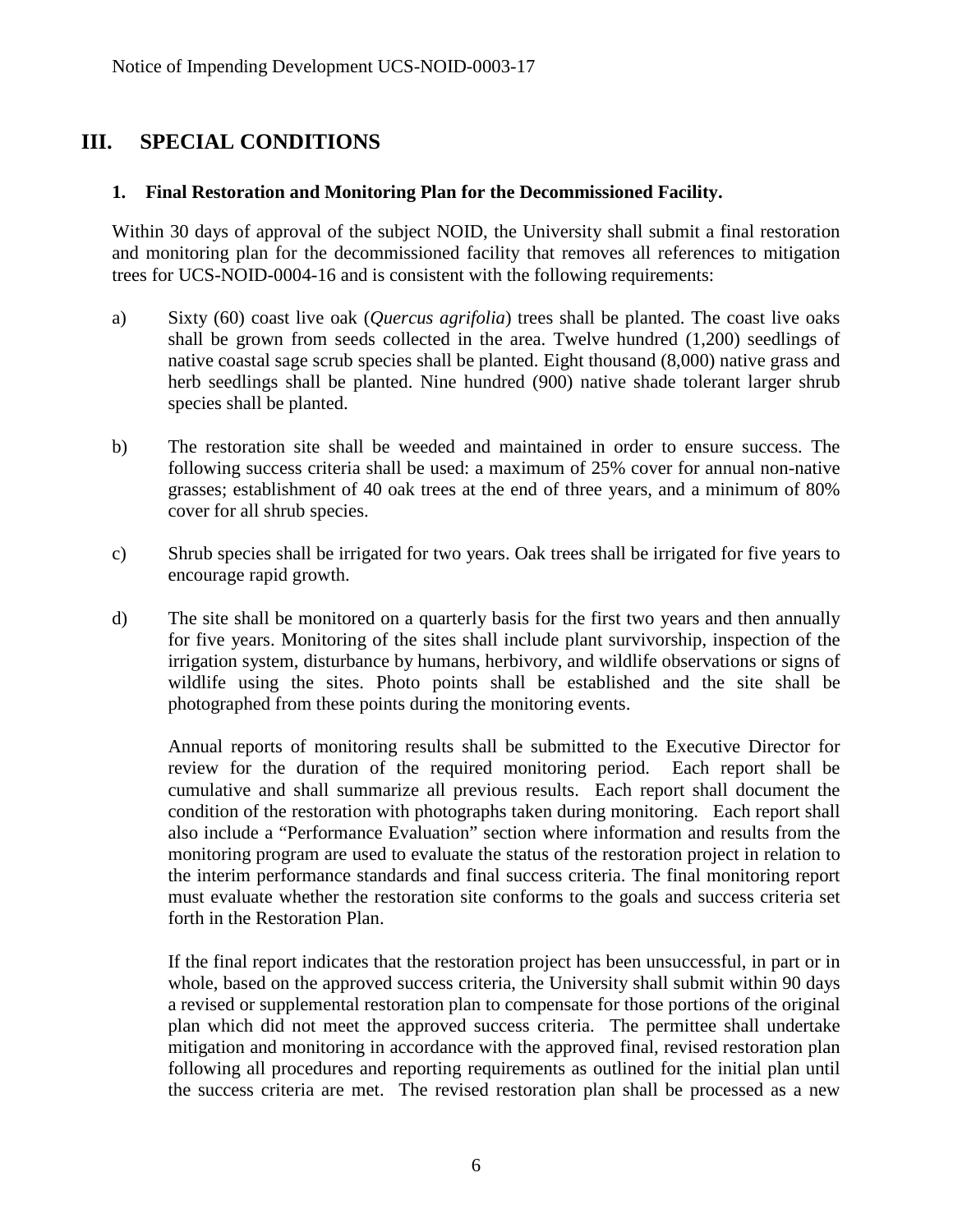Notice of Impending Development unless the Executive Director provides a written determination that no NOID is legally required.

#### <span id="page-6-0"></span>**2. Best Management Practices**

The University shall agree to comply with the following Best Management Practices:

- a) Green waste shall be defined as vegetative debris, free of film plastic, and with minimal mineral soil content.
- b) No green waste shall be placed or stored where it may enter sensitive habitat, receiving waters or a storm drain, or be subject to wind or rain erosion and dispersion. No stockpiling shall be allowed within 20 feet of the eastern fence line. No stockpiles shall encroach within 5 feet of the north, south, or west fence lines.
- c) Construction materials or other types of debris shall be prohibited within the green waste facility boundaries. No facility equipment, materials, or activity shall be placed in or occur in any location that would result in impacts to environmentally sensitive habitat areas, streams, wetlands or their buffers.
- d) The site shall be fence and geotextile silt-control filter fabric shall be fastened to the bottom of the north, south, and west fence and secured to the ground to keep green waste from migrating offsite.
- e) Natural fiber gravel bags shall be placed to form a continuous barrier along the outside perimeter of the chain link fence on the downslope side of the current parking area to be used for green waste handling.
- f) The site shall be swept regularly and kept clean.
- g) Vehicles and equipment shall not be stored, maintained, or cleaned on the green waste facility site.
- h) Within 48 hours of any likely precipitation event forecast of 50% or greater probability, any piles of green waste shall be confined/placed in the roll-off containers, and the pavement area shall be swept or vacuumed clean. During rain events, green waste shall not be placed on the ground and shall be stored within the roll-off containers.

# <span id="page-6-1"></span>**3. Signage and Vehicular Barrier for Dirt Road**

The University shall install a sign at the east end of the dirt road north of Parking Lot 38, which notifies the public that the dirt road is strictly for pedestrian and bicycle use. The University shall also install bollards, or other vehicular barrier designed to allow emergency vehicles access during response to an emergency, at the east end of the dirt road to restrict vehicular access. The bollards may be removed to allow necessary emergency vehicle access.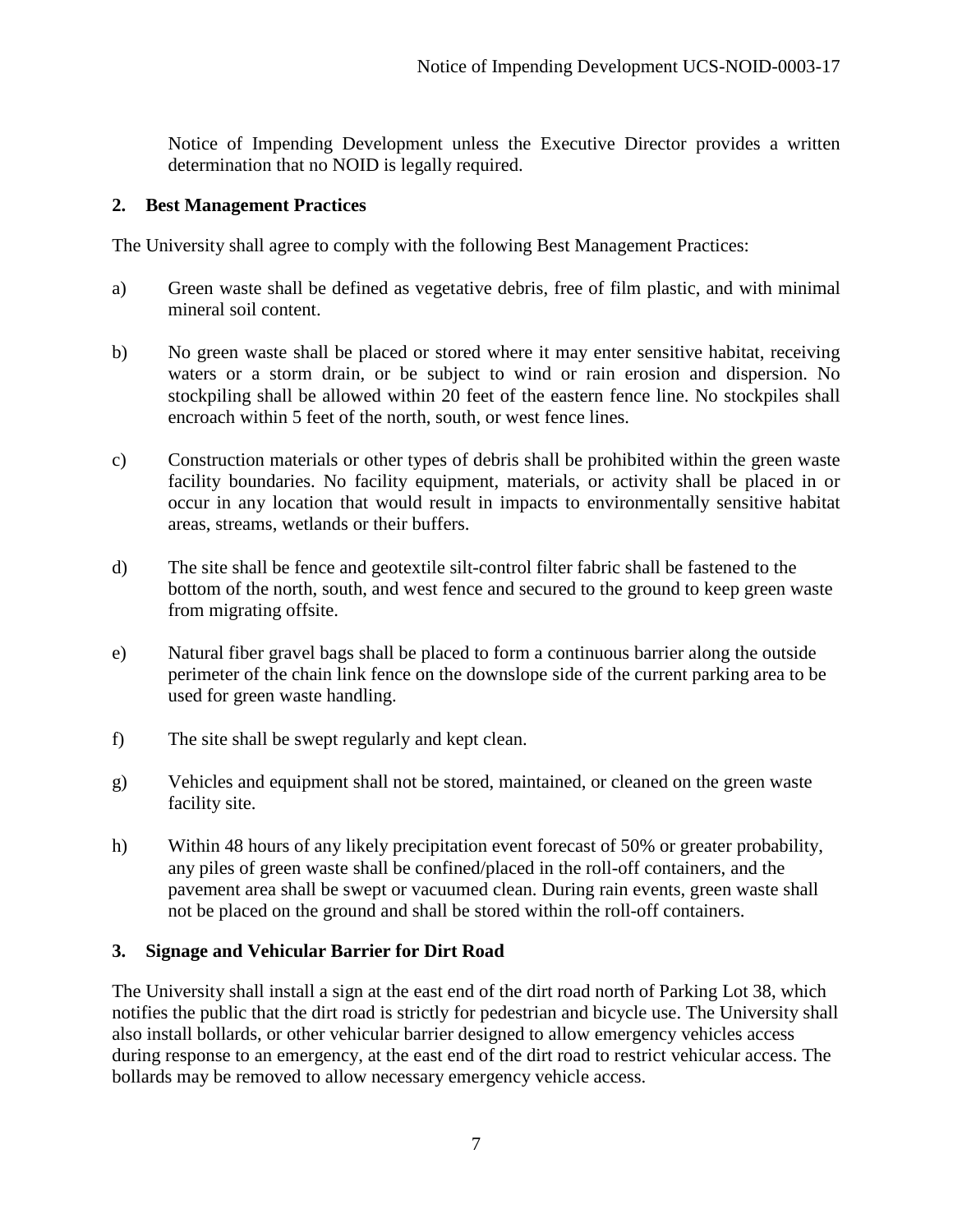# <span id="page-7-2"></span>**4. Lighting**

Permanent and temporary lighting of the green waste recycling facility for the purpose of green waste recycling activities or for any other purpose shall be prohibited.

# <span id="page-7-0"></span>**5. Removal of Unpermitted Development and Restoration Implementation**

Within 180 days of approval of the subject NOID, or within such additional time as the Executive Director may grant for good cause, the University shall decommission and remove the unpermitted green waste recycling facility, including all materials and structures associated with the facility, and restore the site of the facility by, among other things, restoring native habitat to the site in conformance with the final restoration plan.

# <span id="page-7-1"></span>**6. Condition Compliance**

Within 180 days of Commission action on this NOID, or within such time as the Executive Director may grant for good cause, the University shall satisfy all requirements specified in the conditions hereto.

# <span id="page-7-3"></span>**IV. FINDINGS FOR THE APPROVAL OF THE COASTAL**   $\bf DEVELOPMENT$ **DEVELOPMENT**

The Commission hereby finds and declares:

# <span id="page-7-4"></span>**A. PROJECT DESCRIPTION AND BACKGROUND**

The University of California, Santa Barbara (UCSB) is proposing to move the University's green waste recycling facility from its current unpermitted location north of Parking Lot 38 to the west end of Parking Lot 38 on the Storke Campus. In 2014, a violation notice (V-4-14-0044) was issued to UCSB for the construction of a recycling center between Harder Stadium and Los Carneros Road sometime between 1994 and 2003 without the benefit of a Notice of Impending Development (NOID). In order to resolve this violation, the University evaluated alternative sites on campus that could accommodate green waste storage and recycling. The University found the proposed site to be a feasible location to continue to provide this function in a developed part of campus in a manner that would not have adverse impacts to resources. While the current green waste facility has also been used for stockpiling and recycling construction and demolition debris in addition to green waste, the new facility will not include storage or stockpiling of construction or other similar materials or debris.

The location of the unpermitted site is designated as Open Space in the 2010 LRDP. Given that the green waste recycling facility is not a compatible use in an Open Space area, retaining the facility at the existing site was not a feasible alternative. The existing facility must be removed and the site fully restored in order to resolve the violation. The subject NOID proposes to resolve the issue of the unpermitted waste recycling center by decommissioning the waste recycling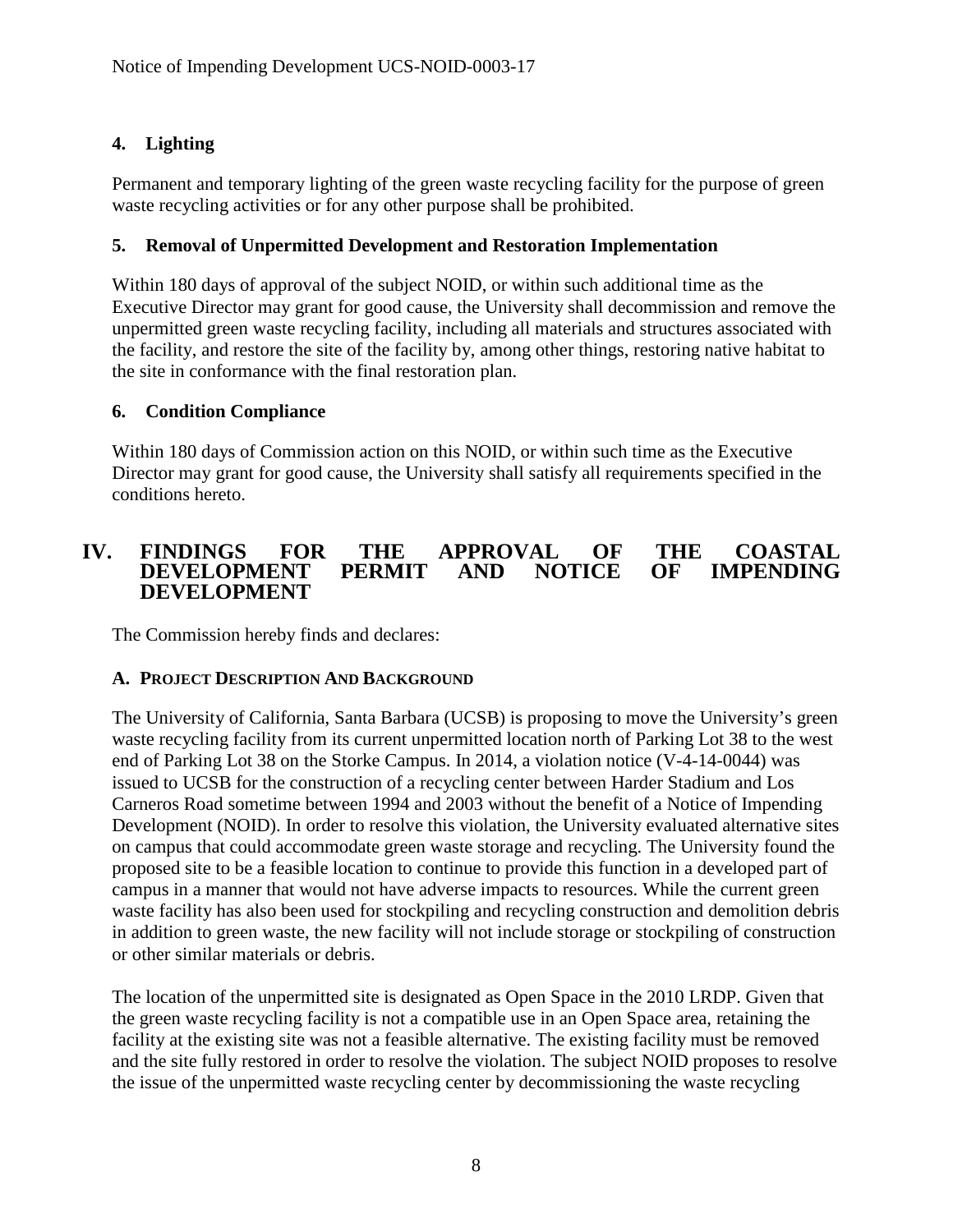center, removing the physical development associated with the facility, and restoring the area with native habitat.

The proposed new green waste recycling facility would be an 11,340 sq. ft. fenced area on the west end of the paved Parking Lot 38 (**Exhibit 2**). The site will consist of two 22 ft. long roll-off containers, a 3 to 4 ft. tall, 2 ft. wide, and 4 ft. long push wall, and areas for stockpiling mulch [\(Exhibit 3\)](https://documents.coastal.ca.gov/reports/2017/9/Th9a/Th9a-9-2017-exhibits.pdf). Mechanical equipment, other than vehicles to haul and move the green waste, is not proposed for use at the facility. Mulch generated from landscaping work on campus would be stored and reused for campus landscaping and restoration projects. Excess mulch would be collected by Marborg Inc. for recycling. The site would only be used for green waste, and construction and demolition debris would not be permitted at the site. The proposed fencing for the site would be an 8 ft. tall black chain link fence with dark plastic inserts. All of the components of the site (e.g. fencing, roll-off containers, and push wall) are temporary in nature in that they can easily be removed or relocated. To the west of the proposed green waste site is designated Open Space and the San Clement Wetlands. In addition, northwest of the propose site are delineated wetlands that are part of the East Storke Wetlands complex. Best Management Practices are proposed to prevent mulch and other green waste from migrating off the site and into the adjacent wetlands and open space area. Campus vehicles and Marborg trucks would enter the site through the parking lot [\(Exhibit 4\)](https://documents.coastal.ca.gov/reports/2017/9/Th9a/Th9a-9-2017-exhibits.pdf). Currently, a dirt road between the existing green waste recycling facility/open space area and Parking Lot 38 is used by University employees and Marborg trucks to access the green waste recycling facility as well as students accessing the student gardens that are adjacent to the existing facility. Once the green waste recycling facility is moved to Parking Lot 38, trucks and other vehicles will no longer be able to use the road, and use of the dirt road will only be allowed for pedestrian and bicycle use. Students authorized to access the student gardens by vehicle will be required to drive through Parking Lot 38 to a driveway apron on the northwest end of the parking lot in order to cross the dirt road and drive onto the student gardens site.

After removal of the unpermitted green waste recycling facility [\(Exhibit 5\)](https://documents.coastal.ca.gov/reports/2017/9/Th9a/Th9a-9-2017-exhibits.pdf), the University will restore the approximately 1.3 acre site with native species to create a mosaic of habitats [\(Exhibit](https://documents.coastal.ca.gov/reports/2017/9/Th9a/Th9a-9-2017-exhibits.pdf)  [6\)](https://documents.coastal.ca.gov/reports/2017/9/Th9a/Th9a-9-2017-exhibits.pdf). The existing green waste facility site is on a raised mesa adjacent to a remnant slough that supports a diversity of birds, reptiles, and small mammals. A topographic survey from 1870 shows that both oak woodland and grassland previously existed on the site. Evidence from remnant areas of bluff by the coast show that coastal sage scrub is a natural and normal component of coastal bluffs along with interspersed grassland and oak woodland. Restoration on the decommissioned green waste site will provide cohesion with the surrounding open space area, which consists of restoration sites to the east, a native plant buffer, student gardens, and the Cheadle Center for Biodiversity and Ecological Restoration greenhouse and nursery areas to the west, and a row of senescing Blue gum eucalyptus, which support roosting and nesting of greathorned owls, red-tailed and red-shouldered hawks, and occasional white-tailed kites, among other species, to the north [\(Exhibits 7](https://documents.coastal.ca.gov/reports/2017/9/Th9a/Th9a-9-2017-exhibits.pdf) and [8\)](https://documents.coastal.ca.gov/reports/2017/9/Th9a/Th9a-9-2017-exhibits.pdf).

Half an acre of the site would be planted with 60 coast live oaks from acorns or small seedlings. An additional 0.2 acre would be planted with coastal sage scrub species, which would provide nectar, pollen and seed resources, and structure and diversity to the site. Native grasses would be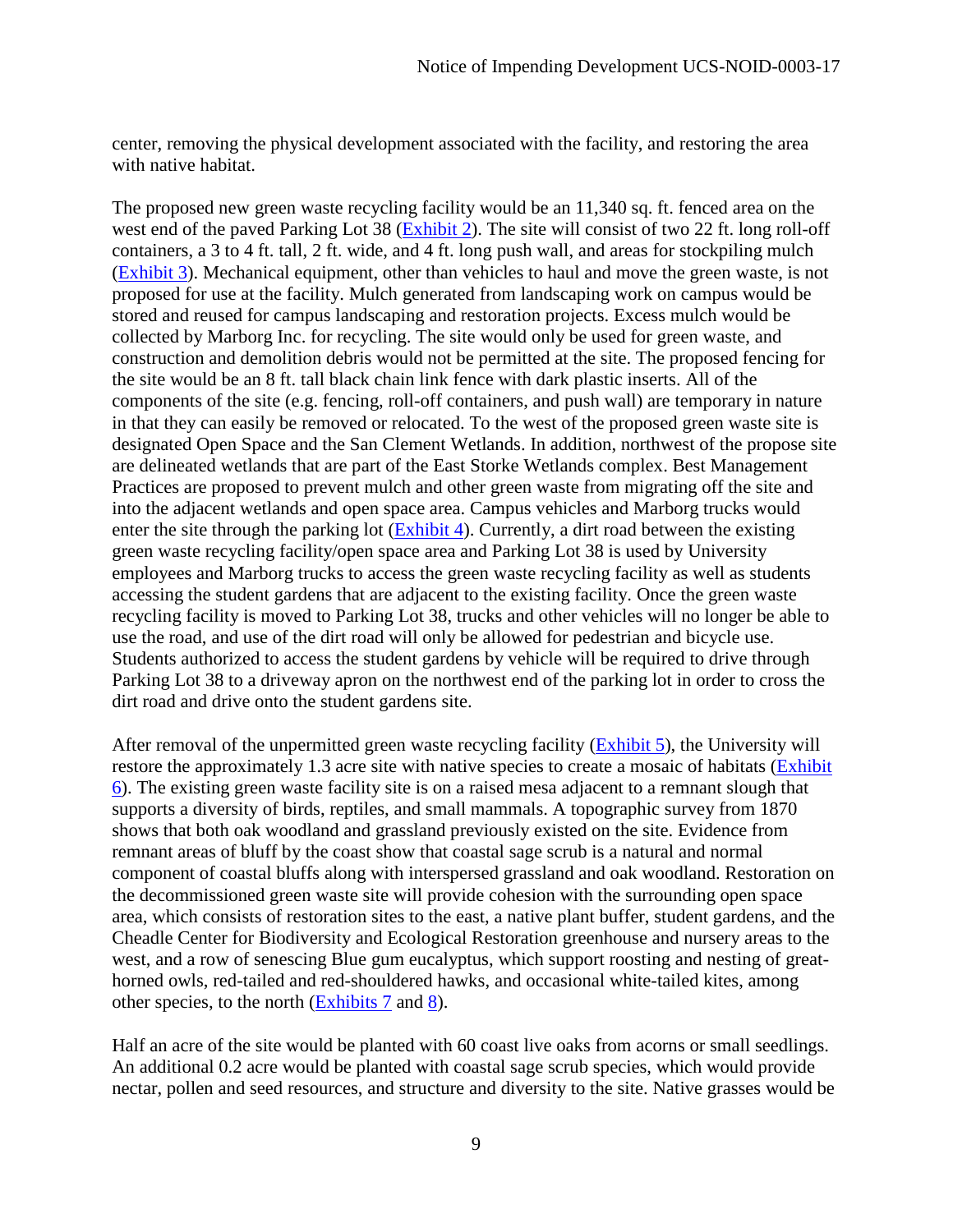planted on a 0.45 acre portion of the site to provide open foraging areas for raptors as well as seed resources and variation in the structural complexity of the site. The remaining 0.2 acre of the site would be planted with shade tolerant larger shrub species, such as Santa Barbara honey suckle, elderberry, lemonade berry, and toyon. These species would provide more structure and fruit resources to the site. The overall goal of the restoration is to restore native plants characteristic of the types of vegetation communities that existed on the site and in the vicinity prior to installation of the green waste recycling facility in order to increase and support raptor roosting, nesting, and foraging habitat.

# <span id="page-9-0"></span>**B. CONSISTENCY ANALYSIS**

The standard of review for a Notice of Impending Development (NOID) is consistency with the certified Long Range Development Plan (LRDP). UCSB's LRDP was certified by the Commission in 2014 and contains policies and provisions that identify areas for campus development while protecting coastal resources including environmentally sensitive habitat areas, open space, wetlands, water quality, scenic and visual resources, and public access.

# <span id="page-9-1"></span>**1. Environmentally Sensitive Habitat Area and Open Space**

Section 30240 of the Coastal Act, incorporated by reference into the University's certified LRDP, mandates that environmentally sensitive habitat areas (ESHA) shall be protected and that development adjacent to such areas must be designed to prevent impacts which could degrade those resources, and shall be compatible with the continuance of those habitat areas. Additionally, the LRDP includes several policies and provisions which include extensive requirements for the protection of ESHA.

Policy ESH-06, in relevant part, states:

*Operational noise levels shall not exceed state standards. The following operational noise sources are not subject to the maximum sound levels: (a) Noise of safety signals, warning devices and emergency pressure relief valves; and (b) Noise from moving sources such as tractors, automobiles, trucks, airplanes, etc.…* 

Policy ESH-17 states:

*Environmentally sensitive habitat areas (ESHA) on campus shall be protected and, where feasible, enhanced and restored. Only uses dependent on such resources shall be allowed within such areas. Where ESHA has been degraded through habitat fragmentation, colonization by invasive species, or other damage such areas shall be restored.* 

# Policy ESH-16 states:

*Night lighting shall be prohibited in environmentally sensitive habitat areas (ESHA) buffer and wetland buffer areas, except as required for public safety where an approved Notice of Impending Development specifically authorizes*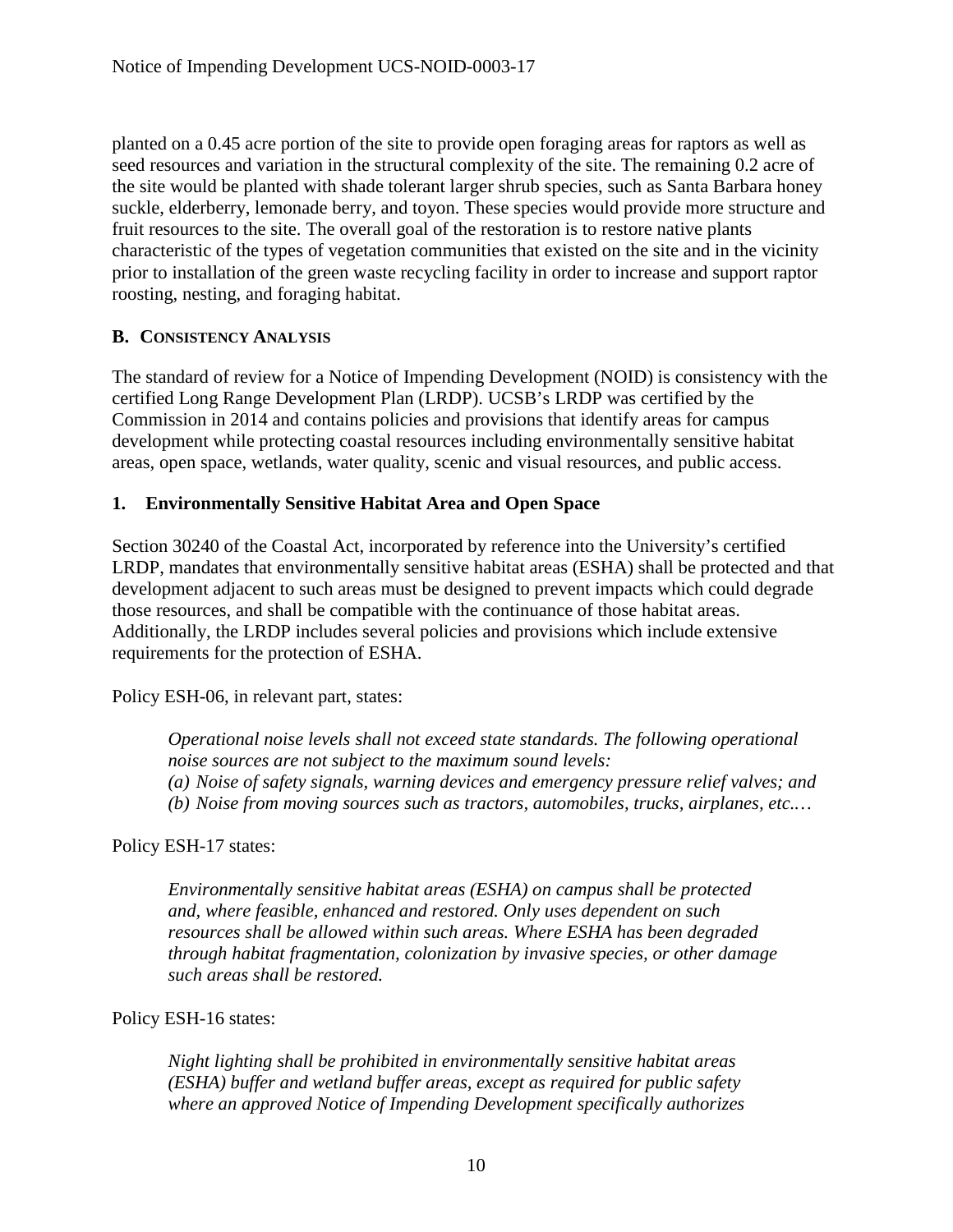*development within buffer areas pursuant to Policy ESH-22. In such cases the lighting shall be the minimum necessary to ensure public safety and shall be designed and implemented consistent with the lighting requirements of Policy ESH-15. Where lighting in a buffer area is proposed pursuant to this policy, the University shall submit a plan to screen nearby sensitive habitat from the effects of light pollution through landscaping with appropriate native plants or other measures.*

Policy ESH-18 states:

*Natural Open Space Areas and Environmentally Sensitive Habitat areas on campus shall be restored with native plant species of local genetic stock, appropriate to habitat types, such as riparian, wetland, and coastal sage scrub plant community.* 

Policy ESH-19, in relevant part, states:

*Development adjacent to an ESHA shall be sited and designed to minimize impacts to habitat values and sensitive species to the maximum extent feasible. A native vegetation buffer shall be required between the development and the ESHA to serve as transitional habitat and provide distance and physical barriers to human intrusion...* 

The certified LRDP also includes policies which provide protection of Open Space lands for the purpose of buffering sensitive coastal resources from potential disturbance generated from offsite land uses.

Policy OS-02, in relevant part, states:

*The campus lands designated "Open Space" (OS) on the Land Use Map (Figure D.1) shall be set aside and permanently preserved and protected from development and disturbance for the primary purpose of providing spatially and ecologically connected areas and corridors in perpetuity. OS lands shall be managed to enhance, restore, preserve and expand wetlands, grasslands, raptor habitat, rare species habitat, and other significant habitat areas.* 

Policy OS-06 states:

*Development undertaken on lands near OS-designated lands shall be sited and designed to minimize disturbance of Open Space including noise and light pollution as perceived by wildlife, to the maximum extent feasible consistent with the provision of public safety.*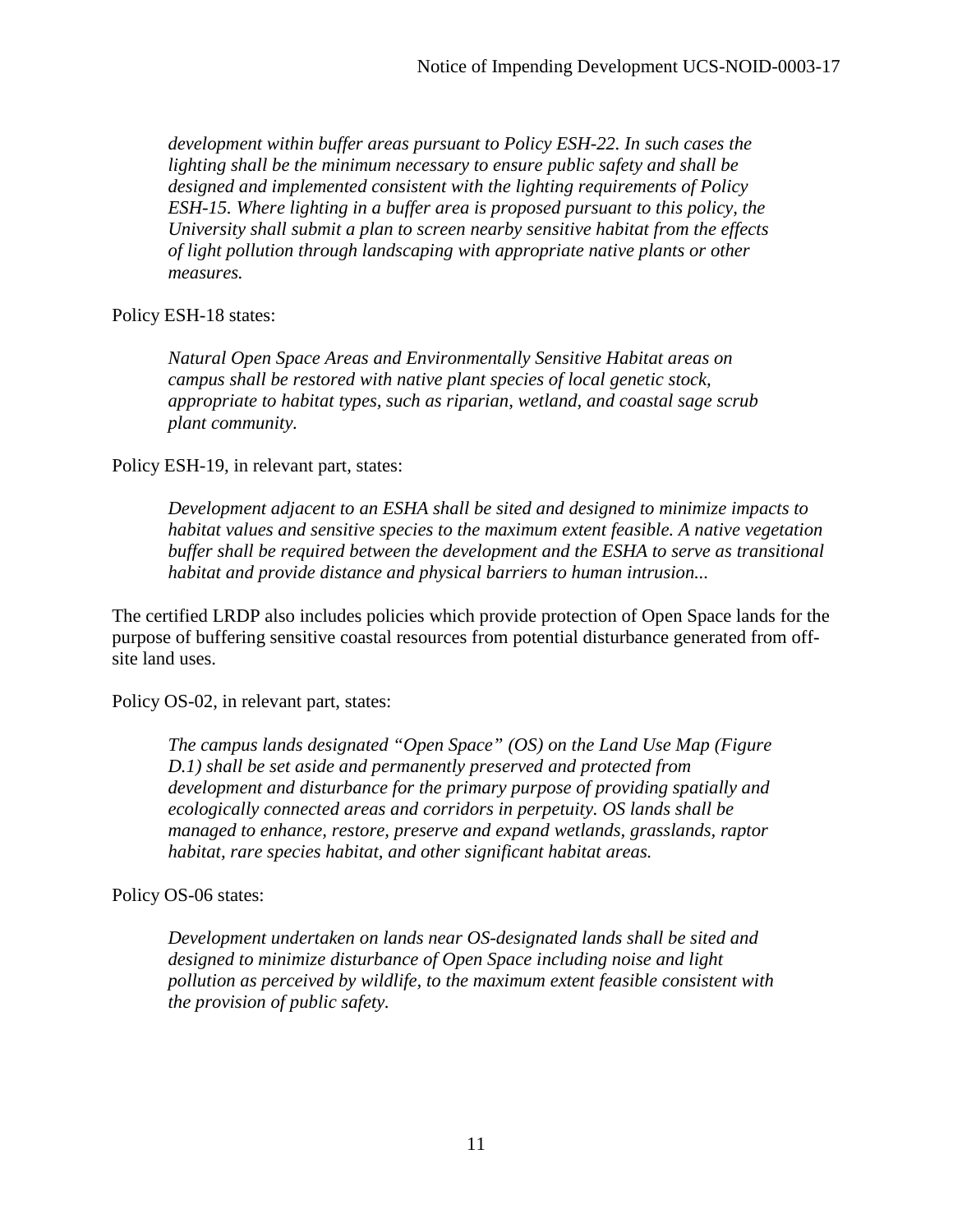#### Policy OS-07 states:

*New outdoor lighting within Open Space shall be limited to the minimum necessary to protect public safety where Class I bikeways are developed on the periphery of Open Space… Other new outdoor lighting within Open Space shall be prohibited unless authorized pursuant to an amendment to this LRDP.* 

#### Policy OS-08 states:

*Except for the purpose of habitat restoration and emergency vehicles responding to an emergency, motorized vehicles shall not be allowed on paths and trails located within OS-designated lands. New pedestrian or bicycle facilities within Open Space shall be located and designed in a manner to minimize potential impacts to environmentally sensitive habitat areas to the maximum extent feasible.* 

The certified LRDP policies ESH-17 through ESH-19 provide requirements for the protection of ESHA. Policy OS-02 permanently protects designated areas from development and disturbance and mandates that these areas are enhanced, restored, preserved, and expanded, while policies OS-06 through OS-08 protect Open Space areas from disturbances such as noise and light pollution.

#### Proposed Green Waste Recycling Facility

As previously described, the proposed development consists of installation of a green waste facility at the west end of Parking Lot 38 on the Storke Campus. Parking Lot 38 was initially developed as a temporary parking lot in 1997 to address short-term loss of parking during construction of the Mesa Parking Structure on the University's Main Campus. In 1999, the Commission approved UCSB's proposal to make the parking lot permanent as well as expand the lot to the west. At that time, the San Clemente Wetlands between Los Carneros Road and Parking Lot 38 had not yet been identified. These wetlands were first delineated in December of 2000. Additional wetlands west of the parking lot were delineated in subsequent wetland surveys and added to the maps in the 2010 LRDP.

All of the wetlands within the Open Space west of the parking lot are considered ESHA in the certified LRDP, and one of the wetlands is within 100 feet of the existing parking lot. Thus, the proposed project site is partially within a wetland and ESHA buffer. Policy ESH-19 requires that development adjacent to ESHA shall be sited and designed to minimize impacts to the habitat and sensitive species that use the habitat, and Policy OS-02 mandates that designated Open Space on campus shall be permanently preserved and protected from disturbance in order to provide spatially and ecologically connected areas and corridors in perpetuity. Although the new green waste facility is proposed to be sited within a buffer and adjacent to ESHA, the proposed facility would not modify the foundation of the existing parking lot, nor would it extend the footprint of development outside of the existing developed parking area. The proposed facility would utilize the existing asphalt parking surface to temporarily place green waste materials until the materials can be reused or properly disposed. The proposed project includes a fence that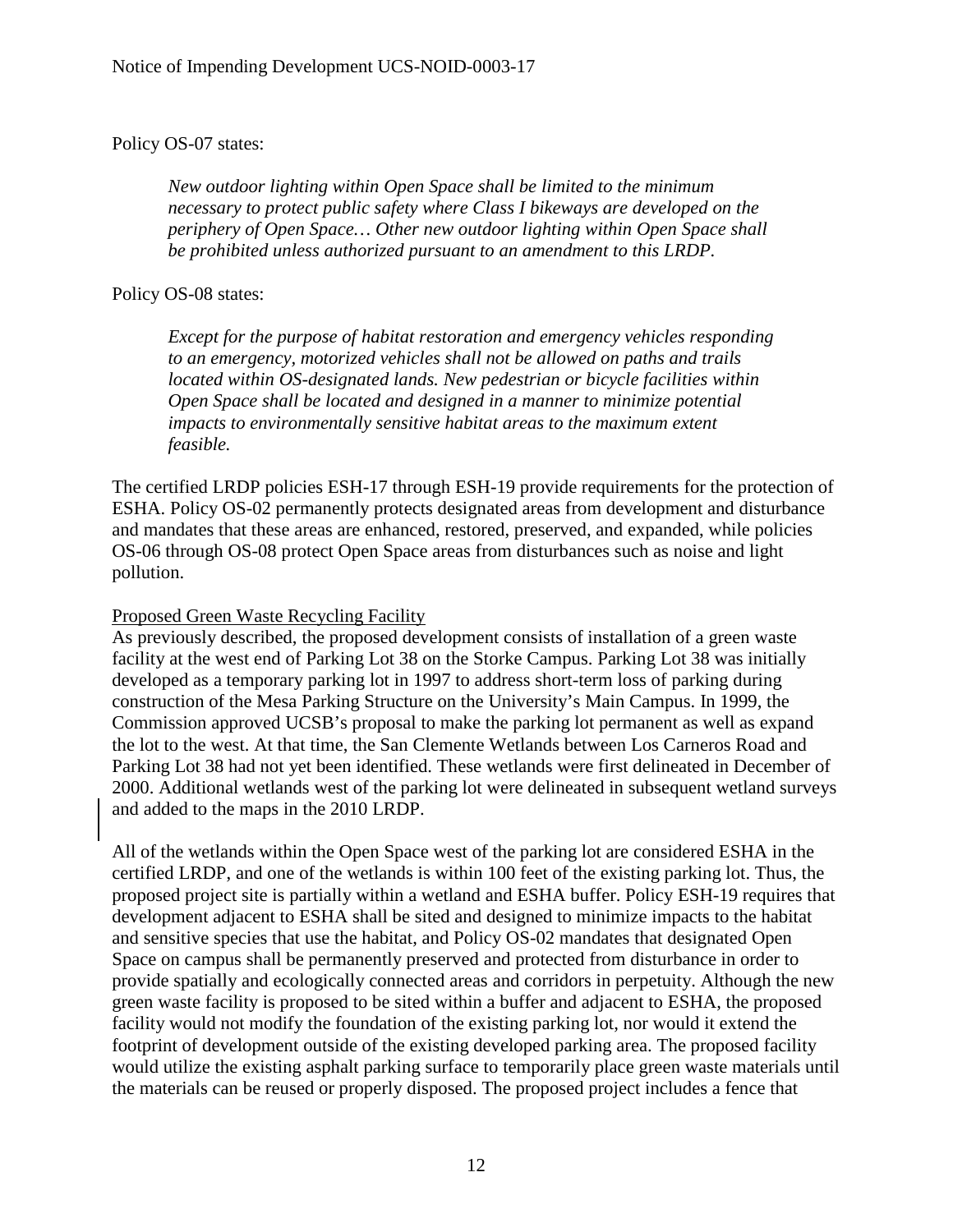would be installed on the perimeter of the site to delineate the site's boundary and prevent facility activities from entering the ESHA or Open Space area. Essentially, this project consists of outdoor storage of materials in a fenced area of the parking lot. In addition, the University is proposing Best Management Practices (BMPs) to ensure that no materials inadvertently leave the site. Given that the project will not expand the existing development footprint and the operation and design would contain all materials on-site, there are no anticipated adverse impacts to ESHA from the implementation of this facility. Additionally, the designated land use for Parking Lot 38 in the certified LRDP is Recreation and sited outside of any designated Open Space. Green waste recycling is an allowed use under the Recreation designation. For the above reasons, the proposed project is consistent with Policies ESH-19 and OS-02 to ensure that adjacent open space and ESHA are protected.

In addition to potential physical impacts, the Commission also acknowledges that this type of development has the potential to create noise and light pollution. Since truck traffic will increase at the proposed project site, noise caused by vehicles will also increase. The 2010 LRDP anticipated the potential for noise pollution from campus development and operations and regulates operational noise through Policy ESH-06, which requires operational noise levels to not exceed state standards with the exception of noise from safety signals, warning devices, emergency pressure relief valves, and moving sources, such as tractors, automobiles, and trucks. Policy OS-06 also regulates noise and light pollution near Open Space designated lands by requiring development undertaken near Open Space to be sited and designed to minimize such disturbances. The facility would be operated five days per week, and campus vehicles would visit the site two to eight times per day to dump green waste or pick up mulch. Additionally, Marborg trucks would collect green waste from the site two times per week, and a front end loader would be used to move the green waste around the site. Since the site is currently used as a parking lot, noise associated with vehicular use already occurs at the subject site. For the most part, sources of noise at the facility would be from the front end loader and campus vehicles, which is similar to vehicular traffic that is already allowed, and noise from the Marborg trucks would be limited to two times per week. Therefore, the facility operation would not serve as a significant source of noise on the surrounding environment, and the facility and operation is consistent with Policies ESH-06 and OS-06. Lighting is not a component of the proposed project; however, due to the project's proximity to Open Space lands, the Commission finds it necessary to require [Special Condition 4](#page-7-2) to ensure that lighting is not installed once the green waste recycling facility is developed.

# Existing Green Waste Recycling Facility

Along with installation of the new green waste recycling facility, the proposed project includes decommissioning and removing the existing unpermitted facility and restoring the site to natural habitat. The existing green waste facility is within designated Open Space and this type of facility is not an allowed activity in this land use designation. The project site is approximately 1.3 acres and sits amid a matrix of habitat previously impacted by agriculture use and plantings of non-native eucalyptus and non-local Monterey cypress trees. There are two known raptor nests located within the eucalyptus trees north of the site [\(Exhibit 8\)](https://documents.coastal.ca.gov/reports/2017/9/Th9a/Th9a-9-2017-exhibits.pdf). In addition to nesting, these eucalyptus trees support roosting by great-horned owls, red-tailed and red-shouldered hawks, and other raptors. To the east of the site thirty-five coast live oak trees were planted as mitigation for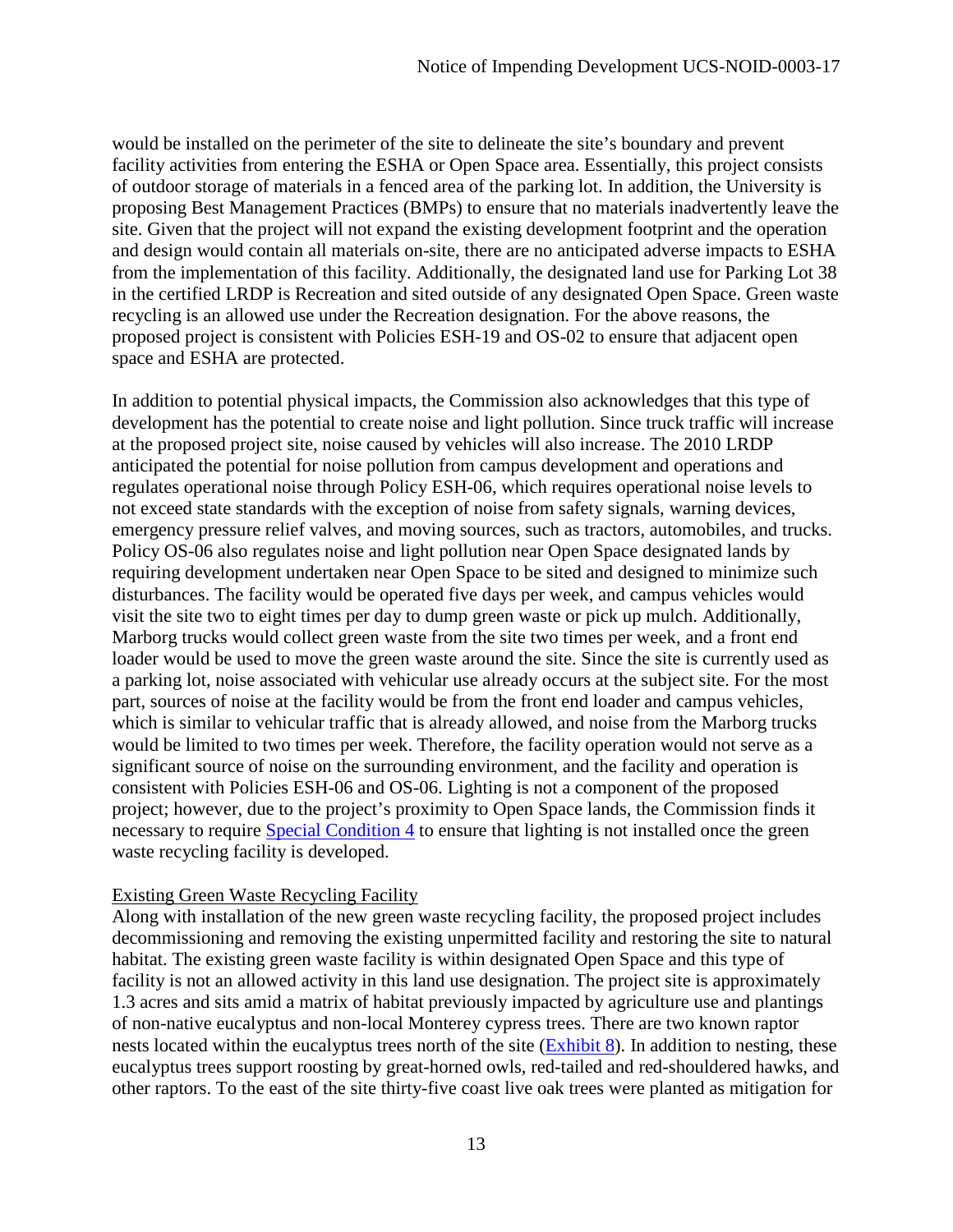removal of trees elsewhere on campus. Further east is the West Harder Restoration Area where more than 50 native oaks and riparian species were established [\(Exhibit 7\)](https://documents.coastal.ca.gov/reports/2017/9/Th9a/Th9a-9-2017-exhibits.pdf). To the west of the existing facility is a native plant buffer and the Cheadle Center for Biodiversity and Ecological Restoration (CCBER) and community greenhouse and garden/nursery areas, which support restoration work on campus and a diversity of wildlife due to moist year-round conditions and plant food resources. Monterey cypress line the dirt road to the south of the site. The existing green waste facility site is on a raised mesa adjacent to a remnant slough that supports a diversity of birds, reptiles, and small mammals. A topographic survey from 1870 shows that both oak woodland and grassland previously existed on the site. Evidence from remnant areas of bluff by the coast show that coastal sage scrub is a natural and normal component of coastal bluffs along with interspersed grassland and oak woodland. Restoration on the decommissioned green waste site will provide cohesion with the surrounding open space area as well as foraging areas for raptors that roost and nest in the adjacent eucalyptus trees.

The goal of the proposed planting plan for the site is to establish an oak woodland with open areas to support foraging by raptors with five main structural components: grassland, shrubland, oak woodland, senescing eucalyptus woodland overstory, and open ground. To create the oak woodland, approximately 60 coast live oak trees would be planted from acorns or small seedlings. The oak trees would be planted on half an acre of the site. On 0.2 acre of the site, species that are adapted to loamy soils, such as California bush sunflower (*Encelia californica*), seacliff buckwheat (*Eriogonum parvifolium*), California sagebrush (*Artemesia californica*), purple sage (*Salvia leucophylla*), and saltbush (*Atriplex lentiformis*), would be planted to create a coastal sage scrub community. Native grassland and wildflower species, such as creeping wild rye (*Leymus triticoides*), woodland brome (*Bromus carinatus*), giant wild rye (*Leymus condensatus*), salt grass (*Distichlis spicata*), California poppy (*Eschscholzia californica*), miniature lupine (*Lupinus bicolor*), and toadflax (*Comandra umbellate subsp. californica* and/or *Nuttallanthus texanus*), would be planted on 0.45 acre of the site to create open foraging areas and provide seed resources and variation in the structural complexity of the site. The remaining area of the site (0.2 acre) would be planted with shade tolerant shrub species, such as Santa Barbara honey suckle (*Lonicera subspicata var. subspicata*), elderberry (*Sambucus sp.*), lemonade berry (*Rhus integrifolia*), toyon (*Heteromeles arbutifolia*), and poison oak (*Toxicodendron diversilobum*). The grassland and shrub vegetation communities will provide cover and seed resources for small rodents that raptors forage on, thereby increasing the raptor foraging habitat in the area. In addition, restoration of the entire site will further buffer the raptor habitat from nearby human disturbances. Although the University has submitted a restoration plan that describes the restoration as proposed above, the submitted restoration plan includes oak trees to be planted as mitigation for NOID No. UCS-NOID-0004-16. Since the existing green waste facility is a violation, the restoration of the site is required to resolve the violation itself. No additional credit can be applied as mitigation for other campus projects. Therefore, the Commission finds it necessary to require [Special Condition 1,](#page-5-0) which requires that a final restoration plan that removes all reference to mitigation trees be submitted within 30 days of NOID approval.

Once the existing construction and demolition debris, green waste, and equipment are removed, the site would be graded smooth and tilled in preparation for restoration. A 4 inch layer of wood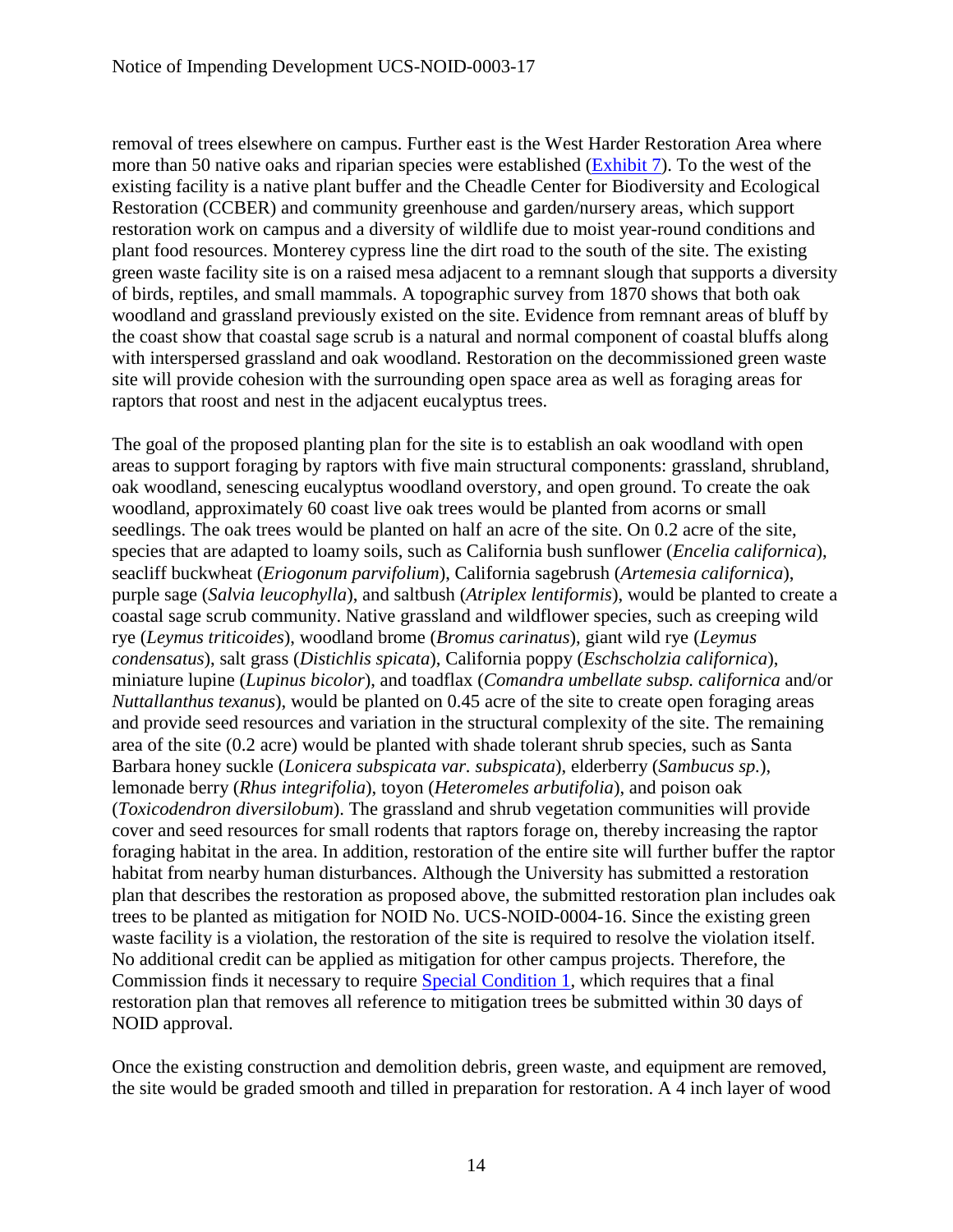chips and/or mulch would then be spread on a majority of the site to reduce weed germination and provide an opportunity for native seedlings to get established. Mulch will also add organic matter to the impacted soils and increase soil moisture by promoting infiltration and reducing evaporation from the soil surface. Plants would be established from seedlings and irrigated as needed, and the site would be maintained and monitored for five years. To ensure that the existing green waste site is decommissioned and restored in a timely manner, [Special Condition](#page-7-0)  [5](#page-7-0) requires restoration of the site to be implemented within 180 days of approval. This timeline for facility removal and restoration is necessary to ensure the timely implementation of the project in order to resolve the outstanding violation.

For the above reasons, the Commission finds that the NOID, as conditioned, is consistent with the applicable policies of the certified 2010 LRDP with regards to ESHA and open space.

# <span id="page-14-0"></span>**2. Wetlands and Water Quality**

The University's certified LRDP incorporates by reference Section 30231 of the Coastal Act, which mandates that the biological productivity and quality of coastal wetlands and coastal water shall be maintained and where feasible restored through controlling runoff and maintaining natural vegetation buffer areas that protect riparian habitats. LRDP Policy ESH-25 specifies that the biological productivity and quality of campus wetlands, including Storke Wetlands, shall be maintained and where feasible restored. To further protect wetlands and water quality, the 2010 LRDP includes a comprehensive Water Quality Program that consists of water quality protection policies (Policies WQ-01 – WQ-17) and implementation standards (Appendix 3 Water Quality Protection Program). Applicable policies for the proposed development include the following:

Policy ESH-25 states:

*The biological productivity and the quality of campus wetlands, including Storke Wetlands and Devereux Slough, shall be maintained and, where feasible, restored.* 

Policy WQ-01 states:

*New development shall be sited, designed, and managed to prevent adverse impacts from stormwater or dry whether runoff to coastal waters and environmentally sensitive habitat areas. Sources of inflow to coastal wetlands shall be maintained so that the quality, volume and duration of flows do not diminish wetland hydrology.* 

Policy WQ-02, in relevant part, states:

*A. Proposed campus development shall be sited, designed, constructed, operated and managed in accordance with the water quality protection requirements set forth in this LRDP, including Appendix 3, Water Quality Protection,… Appendix 3 requires new development, which entails construction or other activities or land uses that have the potential to release pollutants into coastal waters, to submit a water quality protection plan… with the NOID…*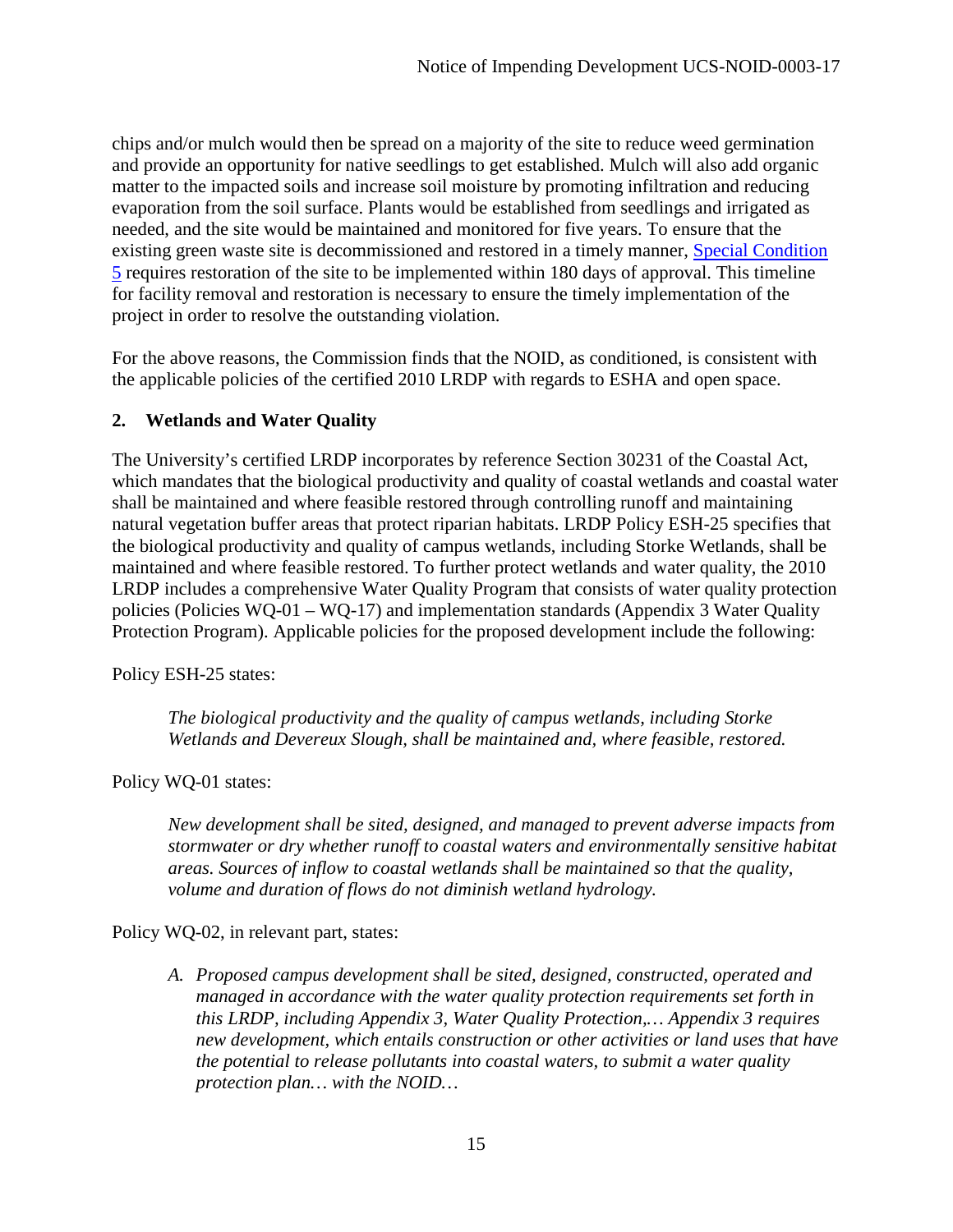*E. Site plans and designs for new development shall include source control measures which can be structural features or operational actions, to control pollutant sources, minimize runoff, and keep pollutants segregated from stormwater. Site plans and designs for new development shall concurrently emphasize runoff management, integrating existing site characteristics that affect runoff (such as topography, drainage, vegetation, soil conditions, and infiltration properties) with strategies that minimize post-project runoff, control pollutant sources, and where necessary remove pollutants. Site plans and designs shall be in compliance with the water quality protection plans required in Appendix 3, Water Quality Protection Program…Sufficient evident to demonstrate compliance of the proposed project with the requirements of Policy WA-02 shall be submitted in support of the Notice of Impending Development and the NOID may be conditioned by the Commission to ensure that these requirements are met.* 

# Policy WQ-06, in relevant part, states:

*The University shall design, construct and manage campus development to minimize the introduction of pollutants, including trash and sediment, into coastal waters.* 

# Proposed Green Waste Recycling Facility

Policy ESH-25 of the certified LRDP requires that the biological productivity and quality of campus wetlands shall be maintained and, where feasible, restored, while Policies WQ-01, WQ-02, and WQ-06 require development to be sited, designed, and managed to prevent adverse impacts from stormwater and the introduction of pollutants into wetlands and coastal waters. The proposed green waste facility is adjacent to the San Clemente Wetlands, which were restored in 2006 as mitigation for the San Clemente Village development. The new green waste facility is proposed to be developed on the west end of the existing Parking Lot 38, which drains northwest. Bioswales exist on the northern perimeter of the parking lot; however, runoff has the potential to drain into the wetlands directly west of the parking lot. Since the proposed project includes moving and stockpiling green waste, the Commission recognizes that the proposed development has the potential to adversely impact wetlands and water quality through sedimentation caused by green waste material that may become mobilized by stormwater. Another potential impact to the adjacent wetlands is the introduction of pollutants, such as petroleum and cleaning products from the vehicles used on site as well as pesticides and fertilizers from the collected green waste.

In order to maintain the quality of the restored wetlands and comply with the water quality policies and standards of the certified LRDP, the proposed project includes a Best Management Practices (BMPs) Plan to keep mulch and green waste debris from migrating offsite and reduce the potential for pollutants to be introduced into the adjacent wetlands. Proposed BMPs include fastening silt-control geotextile filter fabric to the bottom of the perimeter fence, sweeping the site regularly, not storing or maintaining vehicles within the fenced area of the facility, and moving all green waste into the roll-off containers when rain is predicted. To ensure that the proposed BMPs are properly implemented and to ensure that adverse effects to coastal water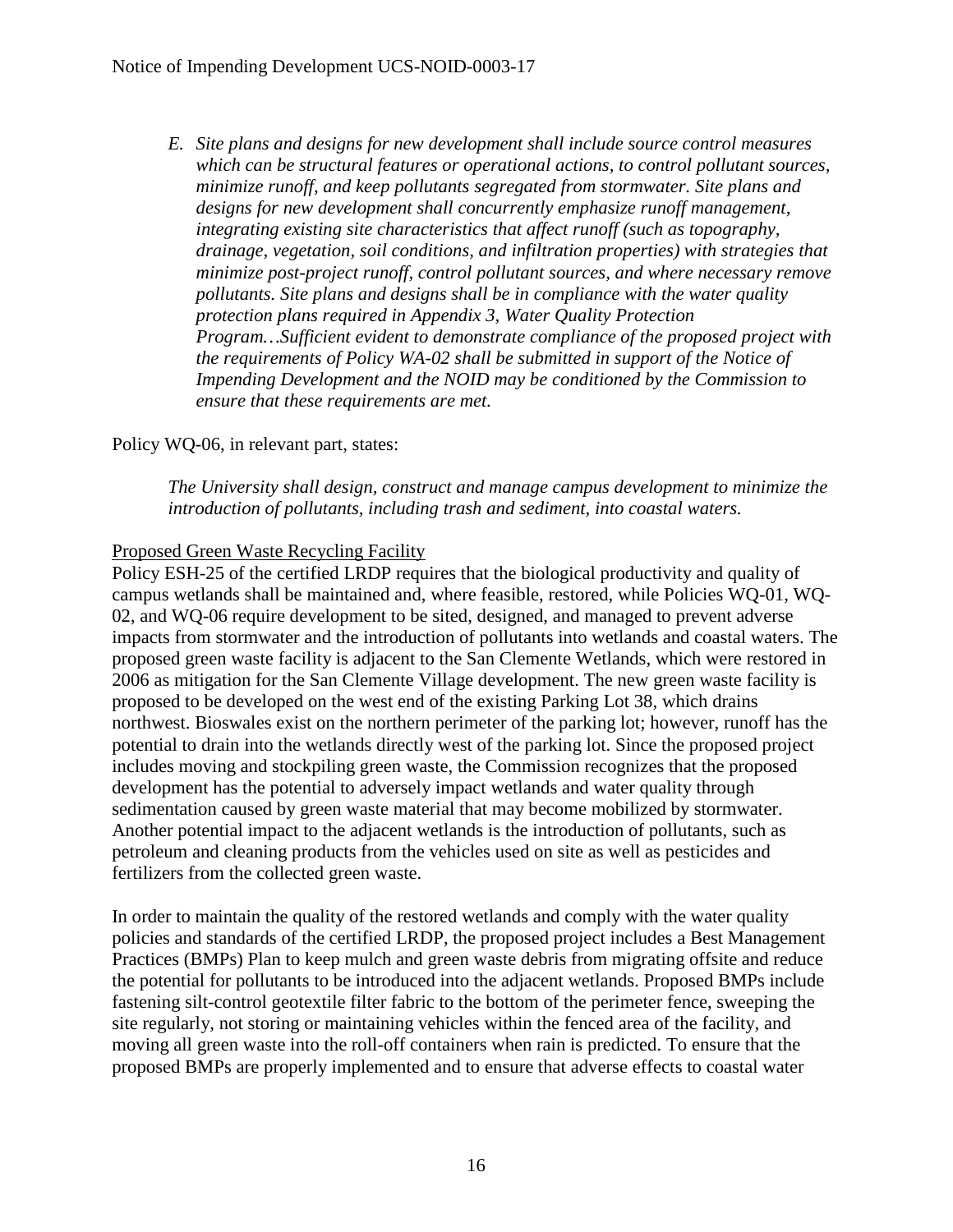quality do not result from the proposed project, the Commission finds it necessary to require [Special Condition 2,](#page-6-0) which outlines the required BMPs for the proposed project.

# Existing Green Waste Recycling Facility

The proposed removal of the existing green waste facility also has the potential to impact wetlands and coastal waters. The site currently consists of extensive areas of exposed soil, and after removal of the facility, the site would continue to consist primarily of bare ground because the University removed vegetation at the existing site in order to develop the existing green waste recycling facility. The Commission recognizes that through the removal of vegetation, development has the potential to adversely impact coastal water quality through increased runoff, erosion, and sedimentation. These impacts have the potential to reduce the biological productivity and the quality of coastal waters, streams, wetlands, estuaries, and lakes, reduce optimum populations of marine organisms, and may contribute to adverse impacts on human health. Increased runoff and erosion also have the potential to directly impact potential habitat onsite by carrying away nutrients in the soil as well as the topsoil itself.

The existing project site drains towards Storke Wetlands to the north; therefore due to the lack of soil stabilizing vegetation, the potential for sedimentation of Storke Wetlands currently exists and the threat would remain until the site is restored. Thus, the existing green waste site must be planted and restored in a timely manner to allow for the proposed saplings, shrubs, and grasses to establish and thereby reduce erosion and runoff potential to adjacent coastal waters. Therefore, the Commission finds it necessary to require [Special Condition 5](#page-7-0) to ensure that the existing green waste recycling facility site is removed and restored within 180 days of approval of the subject NOID to reduce the potential for runoff and erosion on the site and sedimentation of the Storke Wetlands.

For the reasons stated above, the Commission finds that the project, as conditioned, is consistent with the water quality protection requirements of the LRDP.

# <span id="page-16-0"></span>**3. Scenic & Visual Resources**

Section 30251 of the Coastal Act is incorporated into the LRDP and requires scenic and visual qualities to be considered and preserved. Section 30251 also mandates that development be sited and designed to protect views of scenic areas, minimize alterations of landforms, and be visually compatible with the surrounding area. The certified LRDP also contains policies to ensure that the scenic and visual qualities of coastal and public viewing areas are considered and protected as a resource of public importance.

Policy SCEN-01 states:

*New structures on the campus shall be in general conformance with the scale and character of surrounding development. Clustered developments and innovative designs are encouraged.*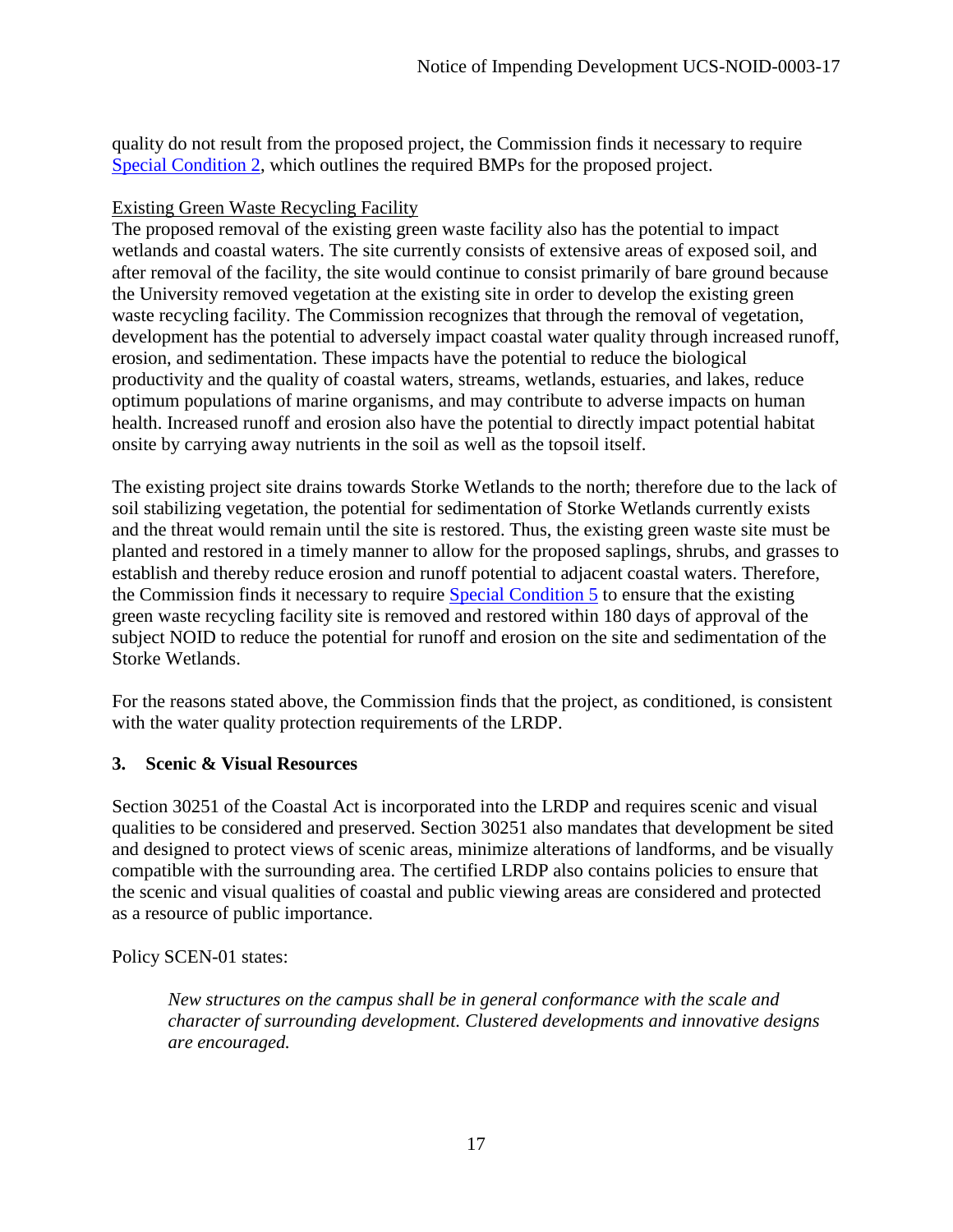Policy SCEN-03, in relevant part, states:

*New development shall be sited and designed to minimize adverse impacts to the greatest extent feasible on scenic resources, including places on, along, within, or visible from public viewing areas such as public parklands, public trails, beaches, and state waters that offer scenic vistas of mountains, coastline, beaches, and other unique natural features, as identified as viewpoints, scenic routes, and trails on Figure F.4…* 

#### Proposed Green Waste Recycling Facility

Policy SCEN-01 mandates that development on campus be in conformance with the scale and character of the surrounding development and encourages clustering of such development. Policy SCEN-03 requires new development to be sited and designed to minimize adverse impacts to scenic resources including views from public trails. The proposed green waste recycling site is visible from the bicycle/pedestrian trail north of the parking lot, the parking lot itself, and the nearby soccer field. The San Clemente Restoration area directly adjacent to the site partially screens the proposed site from Los Carneros Road, which is the closest public road to the site. The majority of Parking Lot 38 is covered with existing solar panels that are 17 feet tall at their maximum height. The proposed green waste recycling facility would be screened from the surrounding area with an 8 feet tall chain link fence with dark plastic inserts. Therefore, except for vehicles entering and exiting the site, the roll-off containers and mulch piles within the facility would not be visible from the surrounding area. Additionally, the fence would be dark in color and shorter than the existing solar panels, and thereby blend in with the remaining solar covered parking lot. Furthermore, although the site is visible from the adjacent public trail, the proposed facility would be within an existing developed location that does not provide any scenic views. Therefore, the proposed project will not result in any adverse impacts to public views or scenic resources.

#### Existing Green Waste Recycling Facility

The existing green waste recycling facility is sited in a designated Open Space area, which is inconsistent with the allowable uses and Open Space policies of the certified 2010 LRDP. The existing facility is publicly visible from the dirt road south of the site, which will exclusively become a bicycle/pedestrian trail after the existing facility is decommissioned. The University is proposing to plant the project site with oak trees, native shrubs, and native grasses in order to restore the site to open space and provide cohesion with the surrounding habitats. Additionally, this restoration component of the proposed project would improve the visual character of the site from a non-compatible use in a designated Open Space area to a site that supports a diversity of native plants species and wildlife, specifically raptors that roost and nest in the nearby trees. To ensure that the site is decommissioned and restoration is properly implemented, the Commission requires [Special Conditions 1](#page-5-0) and [5,](#page-7-0) which require the University to restore the site to native habitat within 180 days of approval of the subject NOID. Therefore, as conditioned, and consistent with Coastal Act Section 30251 and the scenic and visual resource policies of the LRDP, the restoration component of the project would improve, restore, and enhance the visual character of the existing green waste recycling facility site.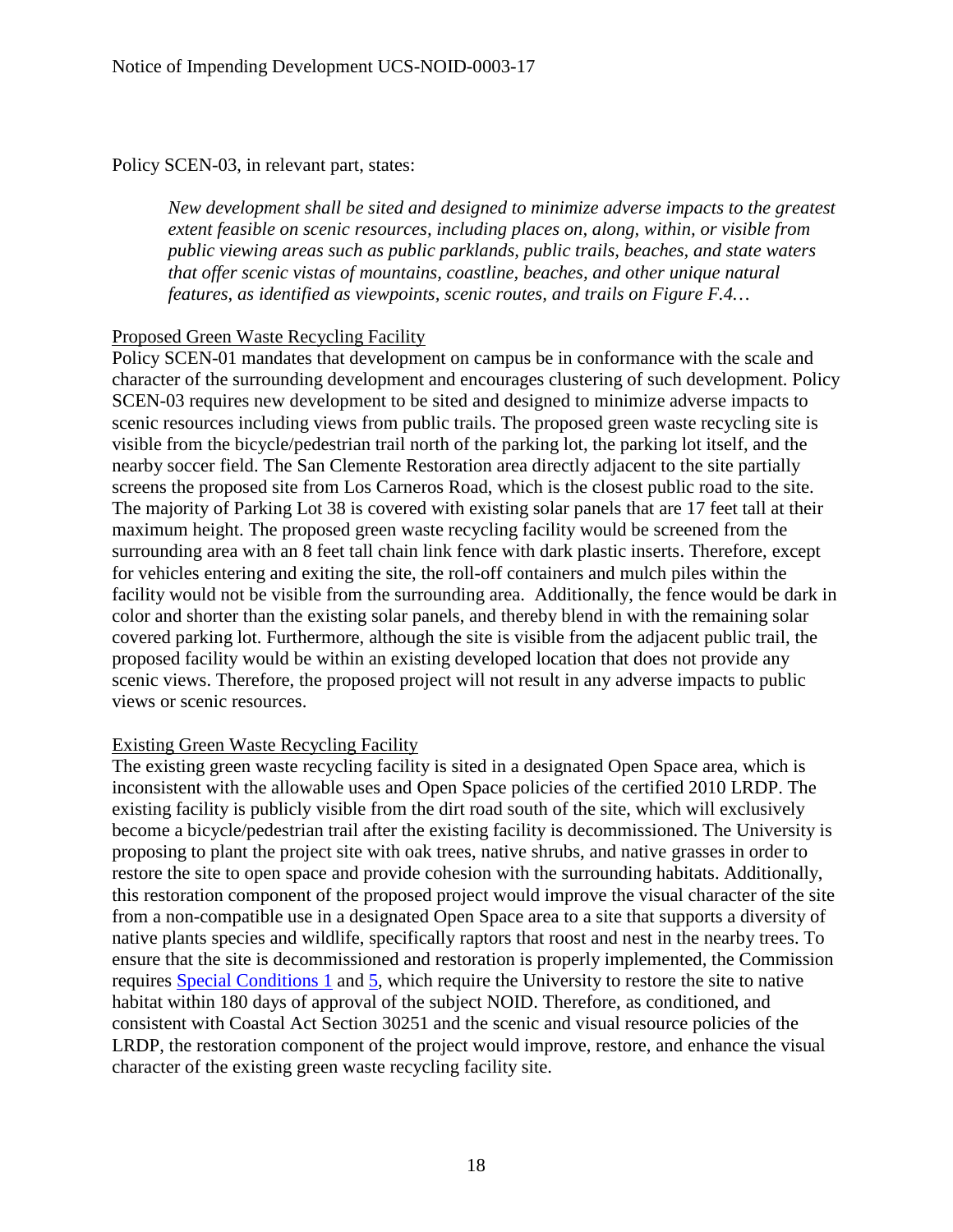Therefore, for the reasons stated above, the Commission finds that the proposed NOID, as conditioned, is consistent with the applicable policies of the LRDP with regards to visual resources.

# <span id="page-18-0"></span>**4. Land Use and Public Access**

Section 30250a of the Coastal Act, as incorporated into the certified LRDP, requires that new residential, commercial, or industrial development be located within, contiguous with, or in close proximity to existing developed areas able to accommodate it, or in other areas with adequate public service, and where it will not have significant adverse effects, either individually or cumulatively, on coastal resources, including public access. Section 30210 of the Coastal Act, which is also incorporated into the certified LRDP, requires that maximum public access and recreational opportunities be provided. The LRDP also contains specific policies to regulate the use of the dirt road north of Parking Lot 38 and the Storke Field Recreation site, which contains Parking Lot 38, as well as parking in relation to recreational needs on campus and to ensure that maximum public access, including trails, is provided on the Campus consistent with Section 30210 of the Coastal Act.

Policy LU-28, in relevant part, states:

*The road between Parking Lot 38 and Los Carneros Road through the Open Space shall be restored and limited to use as a bicycle and pedestrian path within 18 months of the certification of the 2010 LRDP…At the time of restoration, vehicular use of the road connection between Parking Lot 38 and Los Carneros Road through the Open Space shall be prohibited, except for emergency vehicles responding to an emergency…The bicycle/pedestrian path may include lighting for safety reasons provided lighting is the minimum necessary, designed with a minimal footprint and low-profile such as bollard design, and consistent with Policy ESH-15. Concurrent with the restoration, measures shall be installed to ensure that vehicles are unable to access this road. Such measures may be designed to allow necessary emergency vehicle access…*

*Concurrent with the phasing out of vehicles on the road connecting Parking Lot 38 to*  Los Carneros Road as described above, the remaining dirt road immediately north of *Parking Lot 38 shall also be limited to bicycle and pedestrian access, thereby restricting vehicular use of that portion of the road. Vehicular access to the gardens and greenhouses shall be though Parking Lot 38 with vehicles exiting via the road apron in the northwestern portion of the parking lot. This access would necessarily require crossing the bicycle path to access the garden facilities.* 

Policy LU-29, in relevant part, states:

*Development at the Storke Field Recreation site shall be located within the approximately 19-acre potential development envelope designated as Recreation on Figure D.3 and shall be consistent with the following build-out provisions…* 

*…d. Development, including recreation facilities and parking, shall not extend any*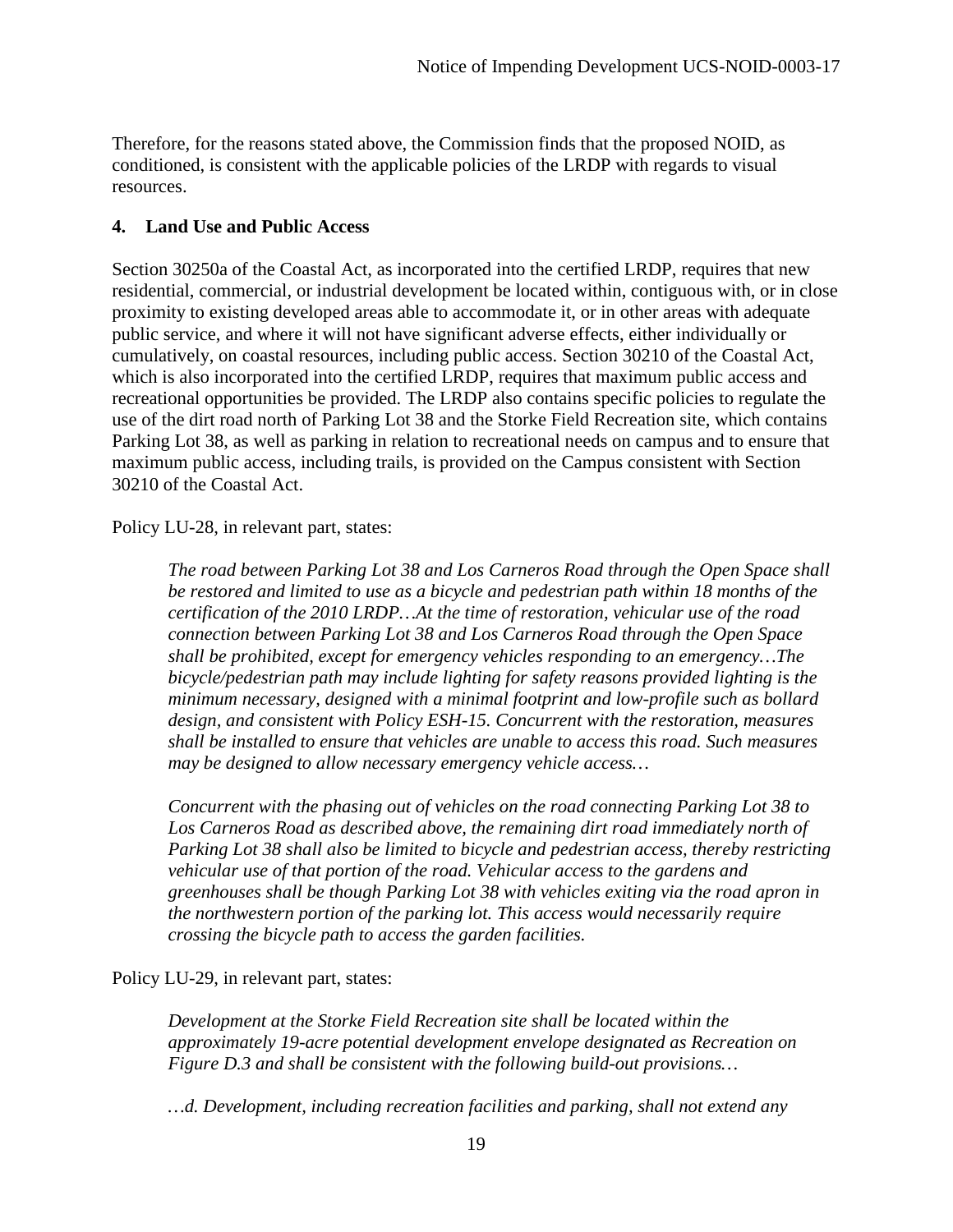*further north or west of the existing Parking Lot 38 footprint. The dirt road and bicycle path north of Parking Lot 38 may be retained within its current developed footprint for the purpose of providing bicycle and pedestrian access. Vehicular use shall be prohibited.* 

*e. Parking to serve recreational uses shall be available on the site in Parking Lot 38. However, recreational parking may be dispersed during peak events where allowed pursuant to Policy TRANS-19…* 

# Policy TRANS-19 states:

*The University shall provide and maintain parking to serve the typical recreational needs of the Storke and Main Campus Core Recreation Areas, including but not limited to locations within Parking Lot 38 and Parking Structure 18. Parking for peak recreational events may be distributed to other locations on Main Campus using signage and/or other system (e.g., flag person) to direct traffic to intended spaces.* 

# Policy PA-11 states:

*Public access trails and bicycle routes shall be provided to maximize access to the coast and provide recreational opportunities. Figures E.2 and E.3 identify existing and planned routes for bicycle and trail routes, including trail type, allowed users, and locations. The alignment shown in Figures E.2 and E.3 are approximate. The final alignments shall be designed based on topographic constraints and shall be sited to minimize impacts to coastal resources to the maximum extent feasible. Where such trails or routes are in or near ESHA or natural open spaces areas, the siting and design of such routes shall be subject to Policy ESH-03.* 

# Proposed Green Waste Recycling Facility

The new green waste recycling facility is proposed to be located at the west end of Parking Lot 38, which is part of the designated Storke Field Recreation area. The certified 2010 LRDP lists the land uses allowed in each land use designation, and green waste recycling is an allowable use under the Recreation designation. Therefore, a green waste recycling facility is consistent with the land use designation at the proposed location. Additionally, Policy LU-29 of the certified LRDP requires development at the Storke Field Recreation site to not extend any further west or north than Parking Lot 38, and the proposed site plan for the new green waste facility is in conformance with this policy as the facility is not proposed to extend beyond the boundaries of the parking lot.

Policy LU-29 also requires parking for recreation uses to be provided on site in Parking Lot 38, and Policy TRANS-19 requires the University to provide parking for typical recreational needs at the Storke Field Recreation area, including but not limited to Parking Lot 38. The University provided a parking analysis, which shows that the proposed green waste facility will permanently remove 32 vehicle parking spaces from Parking Lot 38. The parking lot currently accommodates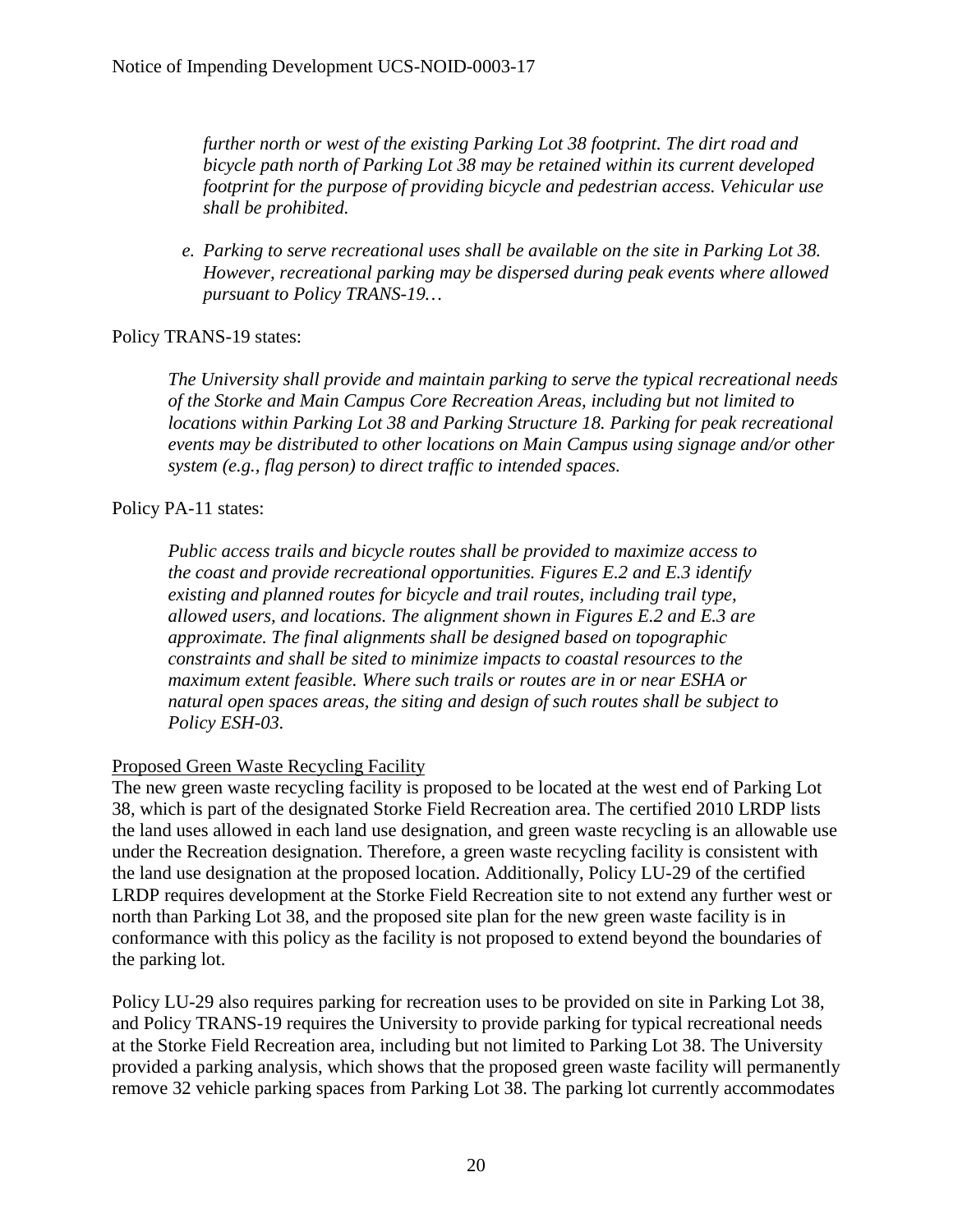488 parking spaces, not including the 3 parking stalls along Harder South Road in front of Harder Stadium. Parking Lot 38 is used for student parking, soccer and other sports club events, and events at Harder Stadium, and does not contain designated coastal access parking. In the fall of 2016, the University conducted a parking survey for the entire campus. Parking surveys are conducted at the time of the quarter and day that are typically most occupied, i.e. during peak occupancy. At the time of the fall 2010 survey, Parking Lot 38 was closed due to installation of solar panels approved under UCS-NOID-0004-16. Despite the temporary closure of Parking Lot 38, the parking survey data showed that the campus had an overall parking occupancy of 60 percent. The two closest lots for student parking to Lot 38 are Parking Lot 30 and Structure 50, which were 48 percent and 70 percent occupied respectively during the survey. Parking Lot 38 serves as recreational parking as well as "C" parking spots open to any commuter or visitor. The University's data indicates that there remains an adequate supply of parking for recreational uses in this area and the loss of 32 parking spaces would have minimal impact to the University's ability to accommodate parking demand. Therefore, removal of 32 vehicle spaces would not impact available parking in Lot 38, and since Parking Lot 38 does not contain any coastal access parking, the proposed project specifically would not impact coastal access parking.

# Existing Green Waste Recycling Facility

Once the existing green waste facility is decommissioned, the existing dirt access road between Parking Lot 38 and the Open Space area to the north will be closed to vehicles in order to comply with LRDP Policies LU-28 and LU-29, which require the dirt road to be limited to bicycle and pedestrian use with the exception of emergency vehicles. Closure of the dirt road to vehicle access will decrease disturbance, such as noise and dust disturbance, adjacent to the Open Space north of the road. Vehicles accessing the new green waste facility would be required to drive through Parking Lot 38 (**Exhibit 4**). Students authorized to access the student gardens by vehicle will also be required to drive through Parking Lot 38 to the road apron on the northwestern end of the parking lot and then cross the bicycle/pedestrian path to access the garden facilities. To keep vehicles from accessing the road, [Special Condition 3](#page-6-1) requires signage and a vehicular barrier to be installed at the east end of the dirt road. Restricting vehicular traffic will enhance the experience of bicyclists and pedestrians while maintaining public access.

For the reasons stated above, the Commission finds that the proposed project, as conditioned, is consistent with the public access policies of the LRDP.

# <span id="page-20-0"></span>**5. Unpermitted Development**

Development has occurred on the subject site without the required authorization under the Coastal Act in violation of the Coastal Act. The unpermitted development includes installation of a recycling center on campus adjacent to the student gardens, between Harder Stadium and Los Carneros Road sometime between 1994 and 2003. The subject NOID proposes to resolve the issue of unpermitted development as it relates to the green waste recycling center by decommissioning the green waste recycling center, removing the physical development associated with the facility, and restoring the area with native habitat. Approval of this NOID and compliance with all of the terms and conditions of this NOID will result in resolution of the aforementioned violations of the Coastal Act as they relate to the green waste recycling facility going forward.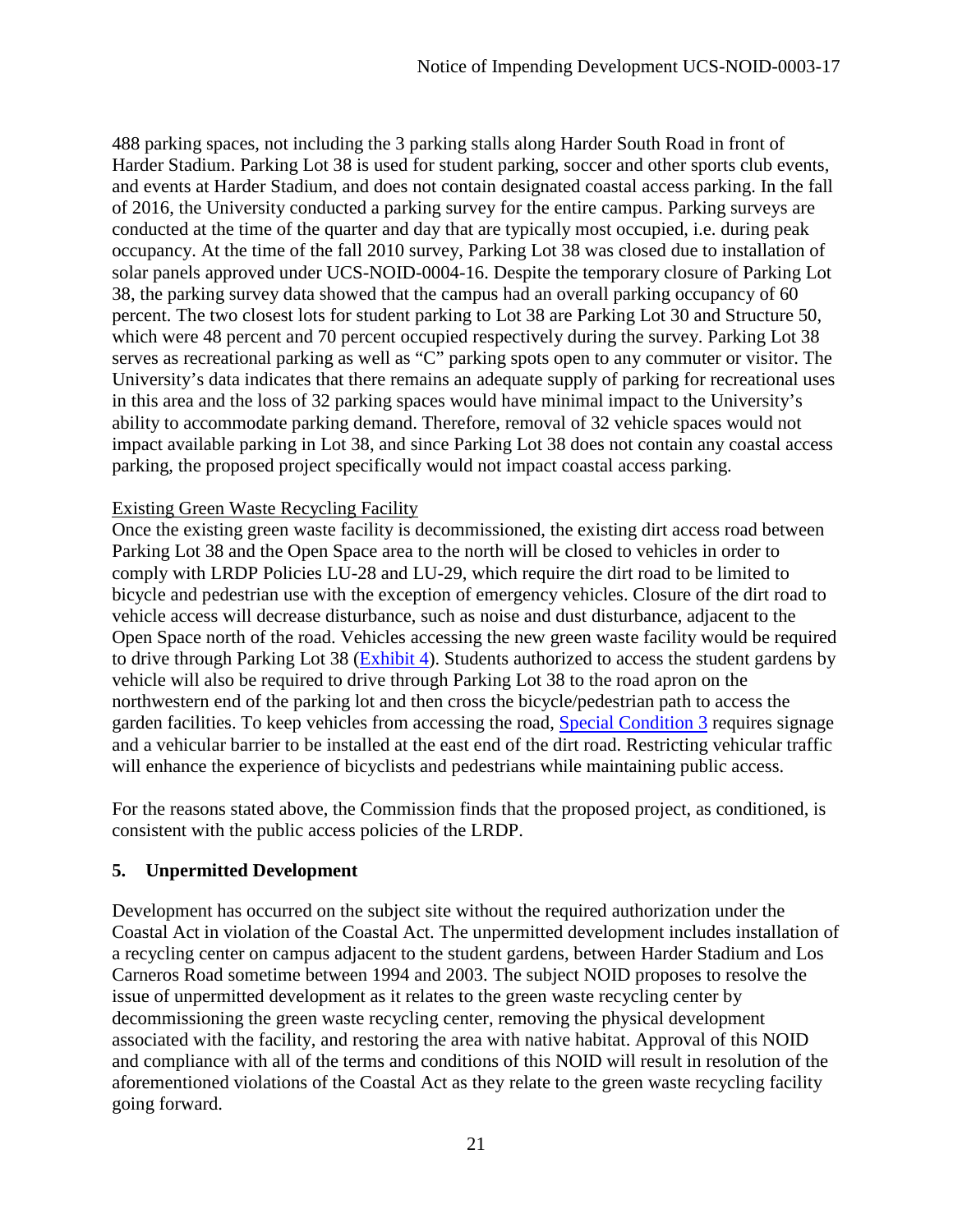In order to ensure that the unpermitted green waste recycling facility is removed and the site restored in a timely manner, [Special Condition 5](#page-7-0) requires removal of the facility and implementation of the final approved restoration plan within 180 days of Commission action on this NOID. In addition, in order to ensure that the unpermitted development component of this NOID, as it relates to the green waste recycling facility, is resolved in a timely manner, the Commission finds it necessary to require the University to fulfill all of the Special Conditions of this NOID, within 180 days of Commission action, pursuant to [Special Condition 6,](#page-7-1) Condition Compliance. Special Condition 6 is required to assure the project's consistency with all applicable LRDP policies, and Chapter 3 policies of the Coastal Act as incorporated into the LRDP.

# <span id="page-21-0"></span>**6. California Environmental Quality Act**

Section 13096 of the Commission's administrative regulations requires Commission approval of Notices of Impending Development (NOID) to be supported by a finding showing that the application, as modified by any conditions of approval, is consistent with any applicable requirements of the California Environmental Quality Act (CEQA). Pursuant to CEQA, the University of California is responsible for preparing any necessary environmental documents for its project (Pub. Res. Code § 21080.09). When carrying out its review as a responsible agency, the Commission has a certified regulatory program that it generally uses in lieu of preparing environmental impact reports and negative declarations under CEQA.

Section 21080.5(d)(2)(A) of CEQA prohibits the Commission from approving a proposed development if there are feasible alternatives or feasible mitigation measures available that would substantially lessen any significant adverse effect which the activity may have on the environment. For the reasons discussed in this report, the project, as submitted, is consistent with the governing LRDP and its coastal zone protection policies, so long as the restoration component of the project is implemented in a timely manner, vehicular use of the dirt road north of Parking Lot 38 is prohibited concurrent with the decommissioning of the existing green waste recycling facility, Best Management Practices are used, and lighting is not installed at the proposed green waste recycling facility. The Commission has, therefore, conditioned the proposed NOID to require implementation of the project within a feasible timeframe to ensure that all significant environmental impacts of the proposed development are avoided or mitigated to the extent feasible. As conditioned, the proposed project does not have any remaining significant effects within the meaning of CEQA.

The Commission incorporates its findings on LRDP consistency at this point as if set forth in full. These findings address and respond to all public comments regarding potential significant adverse environmental effects of the project that were received prior to preparation of the staff report. As discussed in the preceding sections, the proposed development approved by this NOID, as conditioned, is consistent with both the policies and provisions of the certified 2010 LRDP. Feasible mitigation measures that will minimize all significant adverse environmental impacts have been required as special conditions. As conditioned, there are no feasible alternatives or feasible mitigation measures available, beyond those required, that would substantially lessen any significant adverse impact that the activity may have on the environment. Therefore, the Commission finds that the Notice of Impending Development, as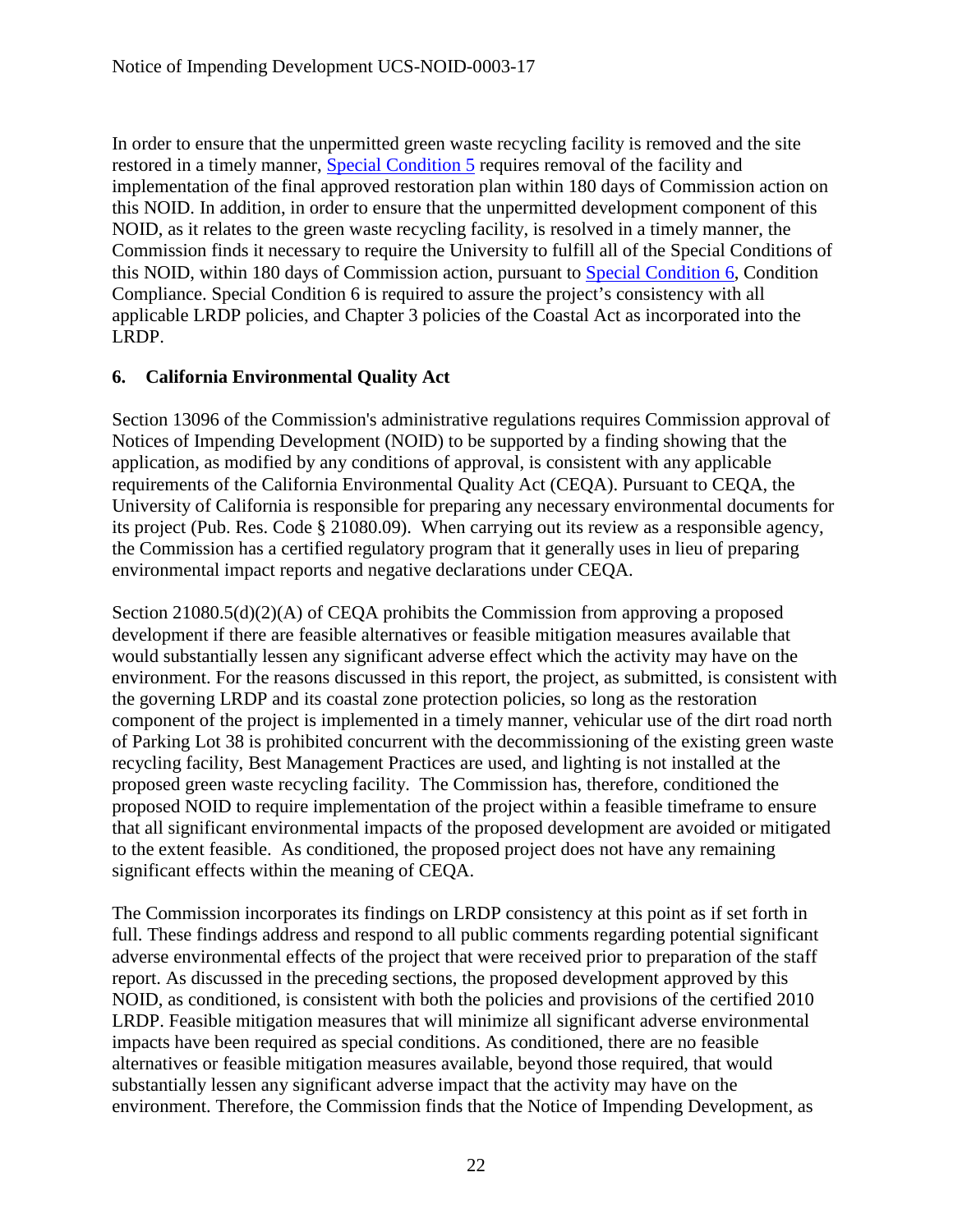<span id="page-22-0"></span>conditioned herein, are consistent with the applicable polices and provisions of the certified Long Range Development Plan, the Coastal Act, and CEQA.